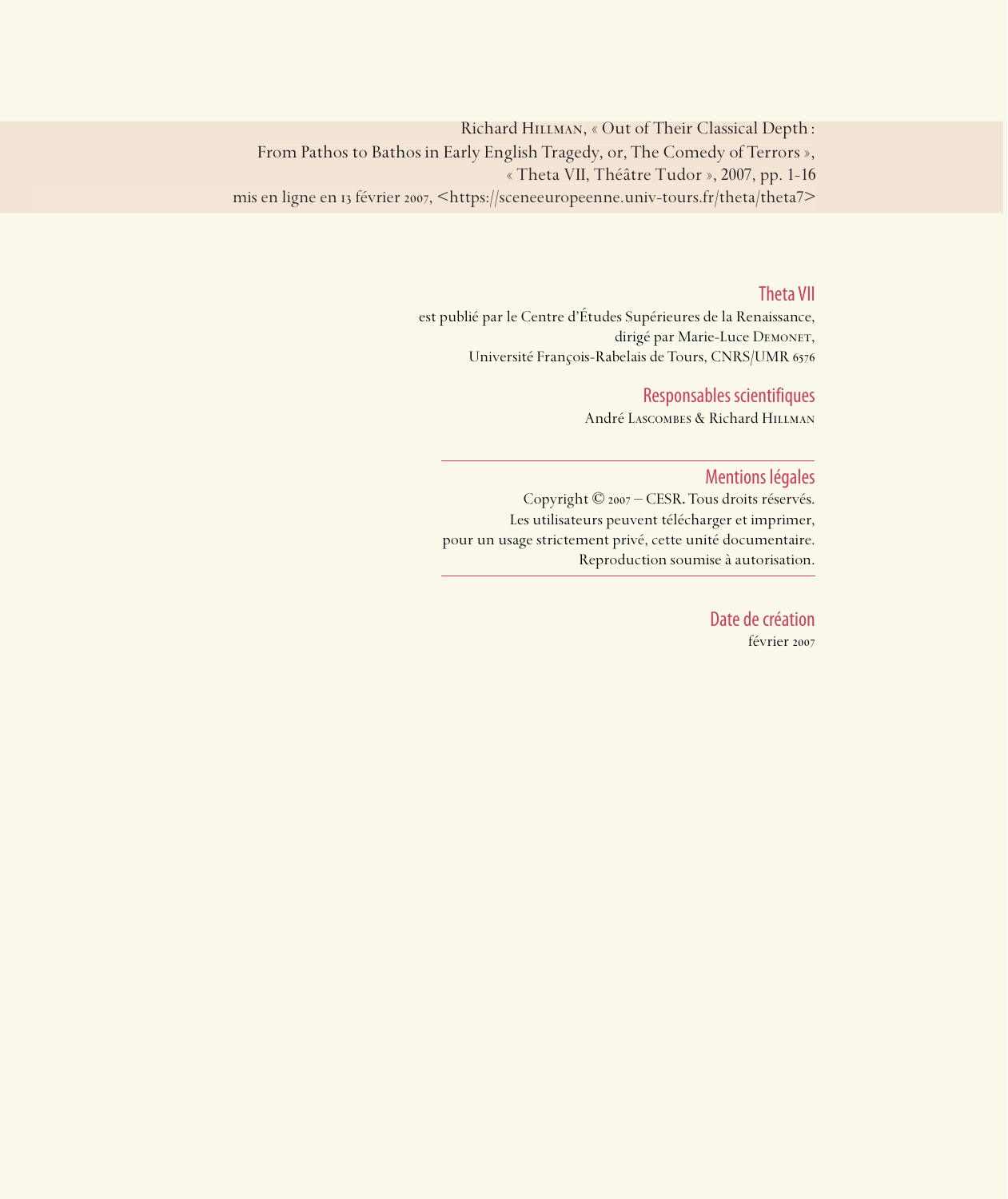Thêta VII - Théâtre Tudor Richard HILLMAN | p. 17-38 CESR, Tours

# Out of Their Classical Depth: From Pathos to Bathos in Early English Tragedy, or, The Comedy of Terrors

Richard Hillman CESR, Université de Tours

e—and this includes Stephen Greenblatt in *Hamlet in Purgatory* (pp. 152-53)—tend to take for granted the creaky neo-Senecan machinery of the ghostly framing device in Kyd's *The Spanish Tragedy*, if not to snicker at its naïveté, as Beaumont found it easy to do in *The Knight of the Burning Pestle*: "When I was mortal, this my costive corpse/Did lap up figs and raisins in the Strand..."  $(V_{.303-4})$ .<sup>1</sup> I propose to listen attentively to those creaks and to some of their reverberations through English tragedy from the late 1580s on. My excuse for doing so in the present context is that the spectre of Don Andrea and his companion Revenge are conspicuous "outsiders within" in at least two senses: with respect to the dramatic action, obviously, but also as instruments for superimposing a pagan eschatology upon a play-world that is nominally Christian.

That eschatology, I think, is not just classically kitschy decor; its very kitschiness is functional. So it more clearly is in, say, *Antonio's Revenge* ten years later, where a mannerist Marston evokes "Tragoedia Cothernata" (II. ii.220) by way of obtrusive Senecan scraps and grotesque postures—witness Andrugio's Ghost: "I taste

r. Faser and Rabkin (p. 547, n. 29) also cite the echo of Clarence's ghost in Shakespeare's *Richard III*, V.iii.125.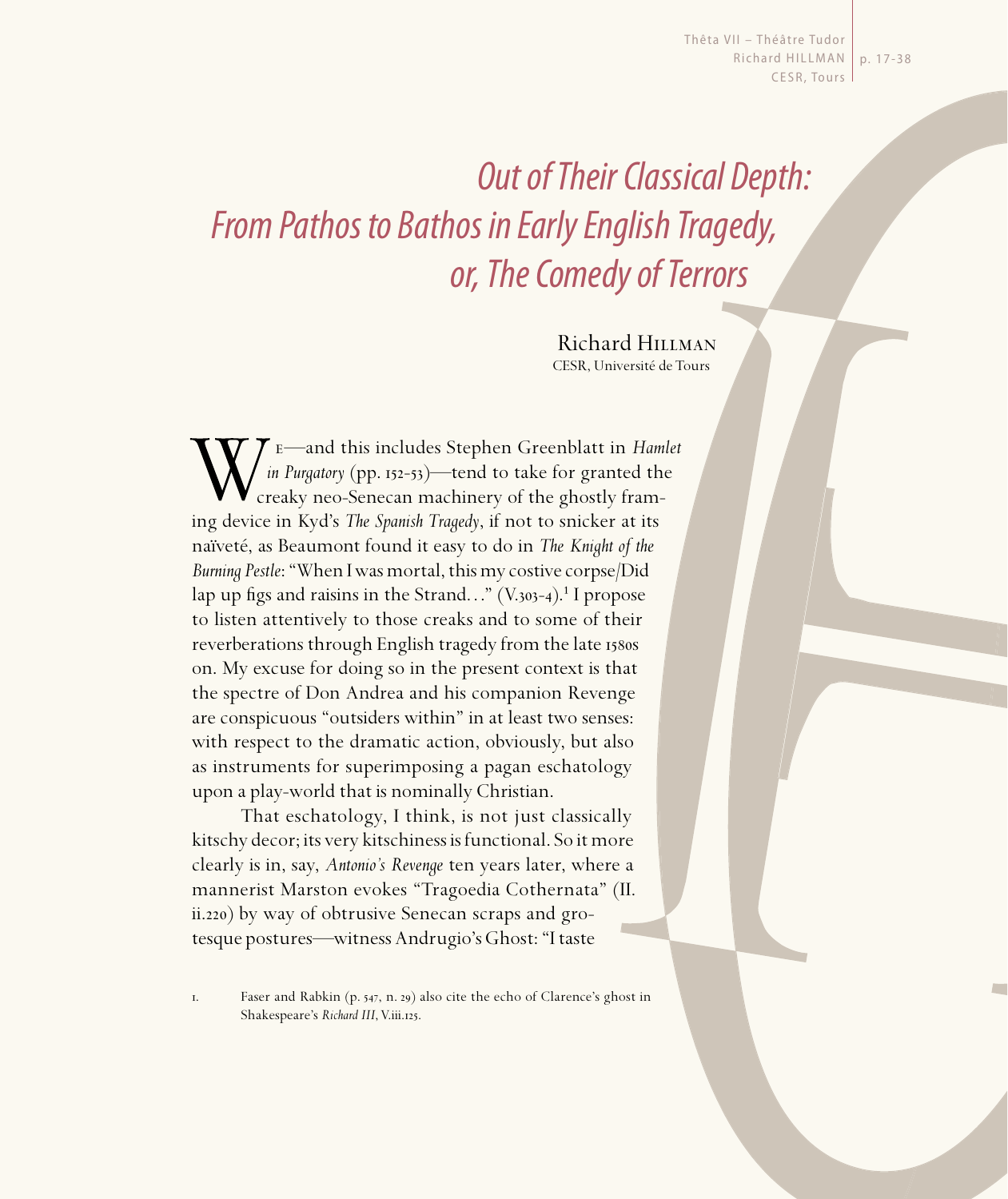the joys of heaven/Viewing my son triumph in his black blood" (V.iii.67-68). At such moments, encouraged by our sense of the boy-actors who played the roles, we can with reasonable confidence affix the label of parody. By comparison, the pagan trappings of *The Spanish Tragedy* seem to take themselves seriously, as if claiming to delineate a valid and coherent metaphysics. It is in this sustained cause that they protest too much, and, whether or not the pagans themselves took such fictions seriously—Seneca himself, in fact, pronounced them to be childish²—the cause is by definition a lost one for an Elizabethan audience.

Not only is the pagan eschatological framework of *The Spanish Tragedy* richly detailed—Andrea's narrative account of Hades impressively confines in little room the mighty underworld descents of epic—but it gets the first and last words, and very extravagant ones they are. Its paganism also obtrudes regularly into the main action, notably by way of Hieronimo—from his multiply plagiarized Latin fantasia on suicide (II.v.ff.), to the Senecan tags he opposes to the Bible's "*Vindicta mihi!*" (III.xiii.ff.), to his resolution to "Knock at the gates of Pluto's court" (III. xiii.), itself echoed by Isabella's "sorrow and despair", which "hath cited me/To hear Horatio plead with Rhadamanth" (IV.ii.28-29). It is Hieronimo's resolution, of course, to take the infernal work in hand that spectacularly prevails, and his infringement on the divine monopoly of revenge might have been expected to guarantee his damnation. Instead, it surprisingly engages the pagan machinery on his behalf: Andrea's ghost will personally "lead Hieronimo where Orpheus plays,/Adding sweet pleasure to eternal days"  $(IV.v.23-24)$ , while his request that "sweet Revenge" (29) put his slain enemies in the place of mythology's archetypal sufferers—Tityus, Ixion, Sisyphus (31, 33, 40)—meets with eager assent:

> Then haste we down to meet thy friends and foes: To place thy friends in ease, the rest in woes. For here, though death hath end their misery, I'll there begin their endless tragedy.  $(45-48)$

Thus pagan eternity eclipses the Christian version—except that the glow of truth shines just brightly enough to build in the reminder that this hell is indeed a stage fable, standing in to some unknowable extent for one that is not. Balthazar will be left "Repining at our joys that are above" (38); Pedringano will "live, dying still in endless flames/Blaspheming gods and all their holy names  $(43-44)$ . The audience receives a parting kick, as it were, in its willing suspension of disbelief.

 $\mathcal{L}$ . See below, n. 13.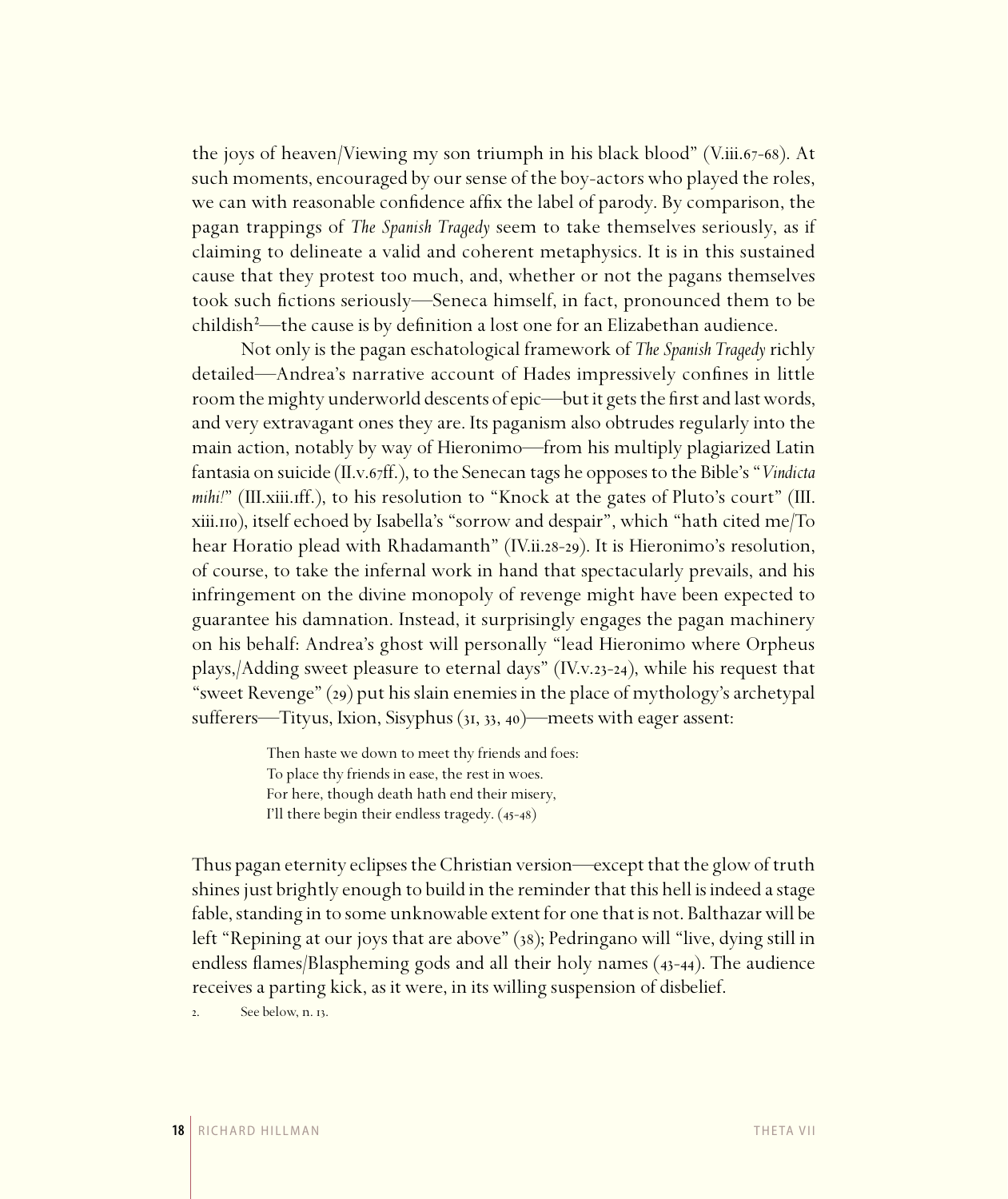Literal belief in this fabulous hell is never in question, and we are accordingly free to laugh away its excesses, rhetorical and otherwise, as sheer literary inventions. But the laughter will be uneasy, precisely in proportion as classical fable is felt to shadow Christian truth. I think that this uneasiness and uncertainty would attach to theatrical ghosts throughout the period, however vaguely or outrageously Senecan, even if, as Greenblatt insists (esp. pp. 236-54), Hamlet's father stands out as a purgatorial tease (at once declaring and withholding the horrible "secrets of my prison-house" and even using the word "purg'd" [Shakespeare, *Ham.*, I.v.13-14). Even in his ultra-serious case, a nervous humour hovers in the air: "Alas, poor ghost!"  $(4)$ . I would further extend this theatrical phenomenon to those early tragic protagonists whose grotesque excesses in both suffering and cruelty blur the distinction between serious and comic in dramatic universes nominally homogeneous, whether pagan or Christian. An Elizabethan audience is regularly cued to respond with something like the mixed belief and disbelief structurally imposed in *The Spanish Tragedy*. Thus, in the thoroughly pagan *Titus Andronicus*, Aaron imports a nagging Christian diabolism, while in the Christian-dominated *The Jew of Malta*, where religion is nevertheless up for grabs, Barabas' destiny as a human tea-bag assimilates damnation to pagan "endless tragedy" by bringing, as it were, imagined underworld horror concretely, but also ridiculously, *up* to earth.³

Such mixed effects stem, ultimately, from a sign defiantly declaring its own disjunction from its signified, the deferral of meaning through the intervention of signification. A classicized eternity can never *be* the "promis'd end" of the Christian promise (or threat) but rather is doomed to remain the "image of that horror" (Shakespeare, *Lr.*, V.iii.264, 265)—a point self-reflexively made by the exchange of the pagan Kent and Edgar. Intervention in what? In, essentially, that unified medieval symbolic system that called a spade a spade, a devil a devil. Selfconscious representation changes the equation, humour included, by making the whole indeterminately greater, because infinitely less, than the sum of its

. What for me is the crucial question of jarring metaphysical systems is simply sidestepped in traditional discussions of Senecan elements in Elizabethan tragedy, most recently that of Miola, even where, for instance, he cites Aaron as at once "swaggeringly Senecan" and descended from "other progenitors including the Machiavel and Vice" (p. 27). Nor is Miola at all concerned with the possible inflection of Senecan influence on English practice by "parallel uses on the Continent" (p. 10). By the same token, Seneca does not appear in the index of Cox's work, the most recent full-length study of the diabolical tradition in English drama, which confines itself to "stage devils" and their direct descendants, viewed "in light of traditional demonological assumptions" (p. 2), both Catholic and Protestant.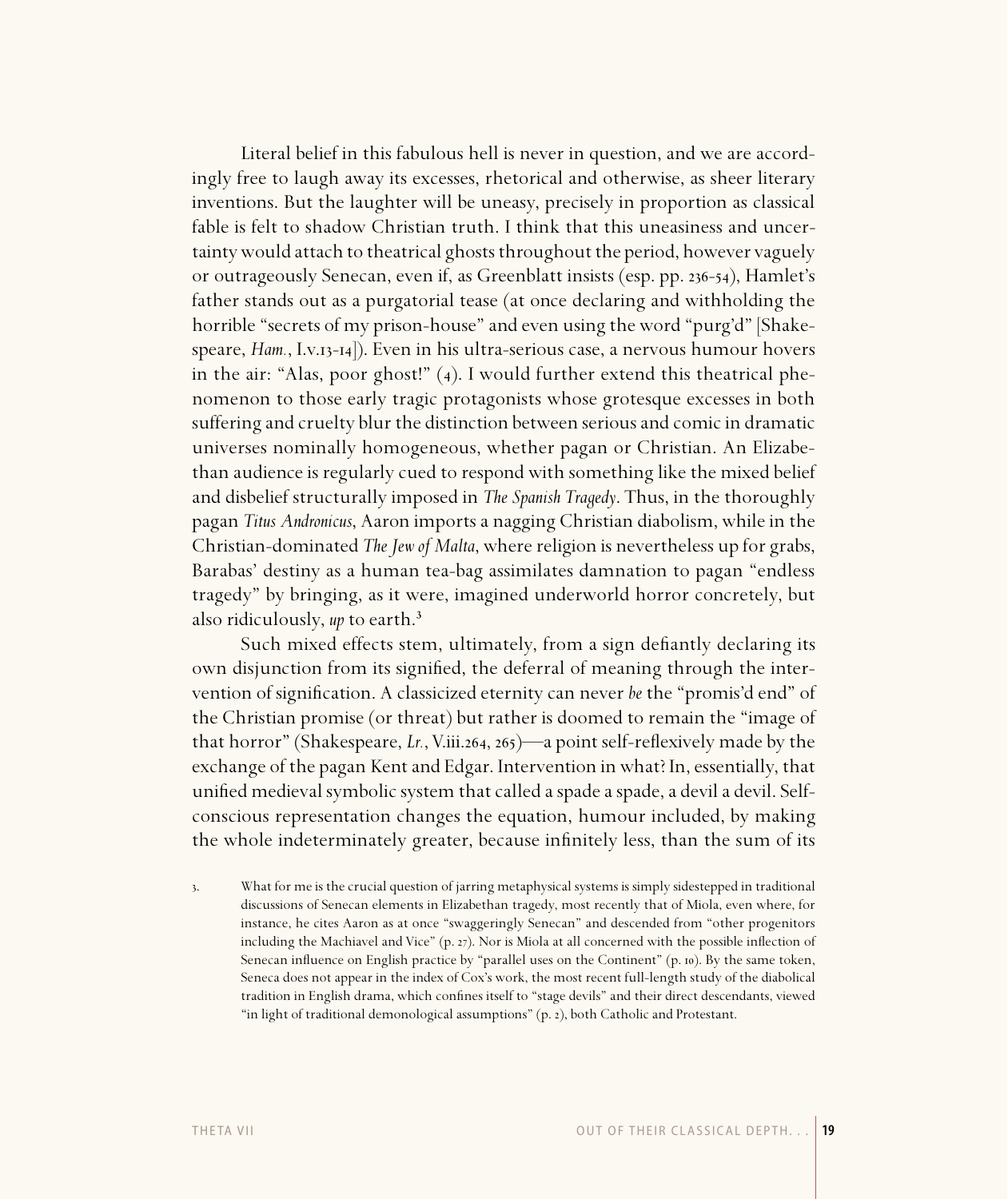parts. Of course, there was plenty of humour in the medieval stage imag(in)ings of that horror which purported to be not images at all but incarnations in action of "the thing itself" (*Lr.*, III.iv.106). The Last Judgement pageants abound in gleeful demonic recitals of sins committed and endless punishments in store; the Wakefield version is typical: "Now shall they have rom in pik and tar ever dwelland;/Of thare sorow no some, bot ay to be yelland/In oure fostré" ( $\text{ll. }$  597-99). But, as a function of the divine comedy, to which the comic devils are in service, these are not endless *tragedies* in any pertinent sense of that term, and among the "warid wights" divided from the "chosen childer" (*Judgment*, *ll.* 528, 524), there is neither jesting nor cursing, but only the sorrowful echoing of the true Rhadamanth's awful Word:

> Alas, for doyll this day! Alas, that ever I it abode! Now am I dempned for ay; This dome may I not avoide.  $(II. 5I2-I5)$

As for those comic caricatures of worldly tyranny often labelled theatrical ancestors of Barabas, the joke is naturally, supernaturally, and metadramatically, on them, as, in contrast to *The Spanish Tragedy*, the ending of false revels reveals true ones—witness Diabolus in the N. Town *Death of Herod*:

> This catel is min[e]. I shall hem bring onto my celle. I shall hem teche pleys fin[e] And shewe such mirthe as is in helle.  $(II. 233-36)$

If they acknowledge their endless ends at all, it is, like the Wakefield Cain, by ventriloquizing the moral:

> Now faire well, felows all, for I must nedys weynd, And to the dwill be thrall, warld withoutten end. Ordand there is my stall, with Sathanas the feynd. (*The Killing of Abel*, ll. 464-66)

They may retain a touch of the bullying blindness that damned them—Cain can still manage to curse, "Ever ill might him befall that theder me commend"  $(1.466)$ —but none goes out with boisterous defiance like Barabas ("Die, life! Fly, soul! Tongue, curse thy fill, and die! [Marlowe, *Jew*, V.v.89]) or Richard III ("let us to it pell-mell;/If not to heaven, then hand in hand to hell" [Shakespeare, *R*,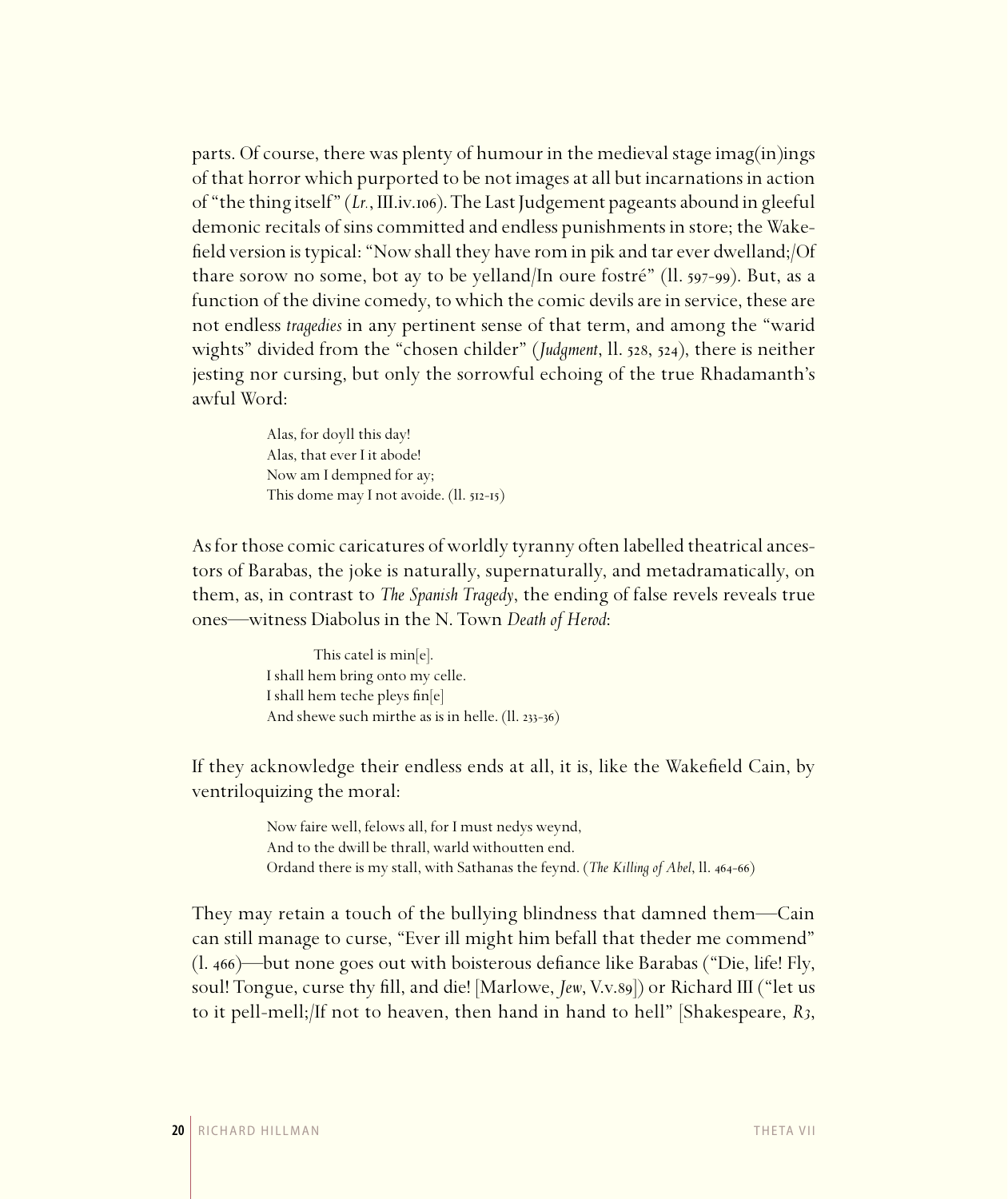$V_{\text{iii,312-I3}}$ ) or, for that matter, Macbeth: "Blow wind, come wrack,/At least we'll die with harness on our back" (Shakespeare, *Mac.*, V.v.50-51). In dramatic universes that multiply replace Medieval certainties with more or less fantastic "dreams" figuring "the dread of something after death" ( $Ham$ ,  $III.i.65, 77$ ), such bluster is not comically absurd, like that of Herod, for whom Death and devils visibly wait in the background; it *un*-Herods Herod by taking on the thrilling charge of eschatological risk, the one most of us run. It is only a small step to rendering that risk explicit through conscious unknowing, the abyss that gapes uncannily for the lost souls of *The Duchess of Malfi*; Julia may serve as spokeswoman: "I go,/I know not whither" (Webster, V.ii.283-84).

In terms of literary history, the master narrative here is the invention of English tragedy by grafting medieval traditions of representing comic evil onto re-"discovered" classical stock, particularly the models of Seneca, which supply the revenge motif and the proliferation of horrors. It is not surprising that such mixed breeding should branch off in incongruous metaphysical directions. But I also want to suggest that this hybrid, which flowers so abundantly and variously in the English theatrical climate from around 1585, is actually a transplant, and that its origins shed light on the cultural work it continues to perform in its new soil.

Even in adapting this potted metaphor, I am conscious of trying to coax new life into a wilted perennial; as early as 1911, after all, Elizabeth Jelliffe Macintire opined in *PMLA* that "English classicism", which "made firm roots in Elizabethan soil", was an "exotic" plant that "came of French stock" (p. 496). But her idea of what that meant was a rather restrictive one, to say the least:

> The French mind tends to orderliness of idea and rule of procedure. It is the land of *convenance*. Hence, it is not strange that the notion of developing literature on some definite and well-conceived plan appears early in France.  $(Macintire, p. 498)$

Quaint as the expression now seems, the prejudice is still built into official literary history and, with respect to drama, it continues to exercise much the same influence as it did on Macintire, who does not allow her discussion of dramatic literature to stray in the unruly direction of the theatre. The French contribution remains firmly circumscribed within what used to be conceived as the Sidney-Pembroke sphere of influence, decorously extending from Philip Sidney himself, who set out the rules in *An Apology for Poetry*, to Fulke Greville's closet drama, to the Countess of Pembroke's translation of Robert Garnier's *Marc Antoine,* and more or less finally, to Samuel Daniel, with his unstaged *Cleopatra* and *Philotas*.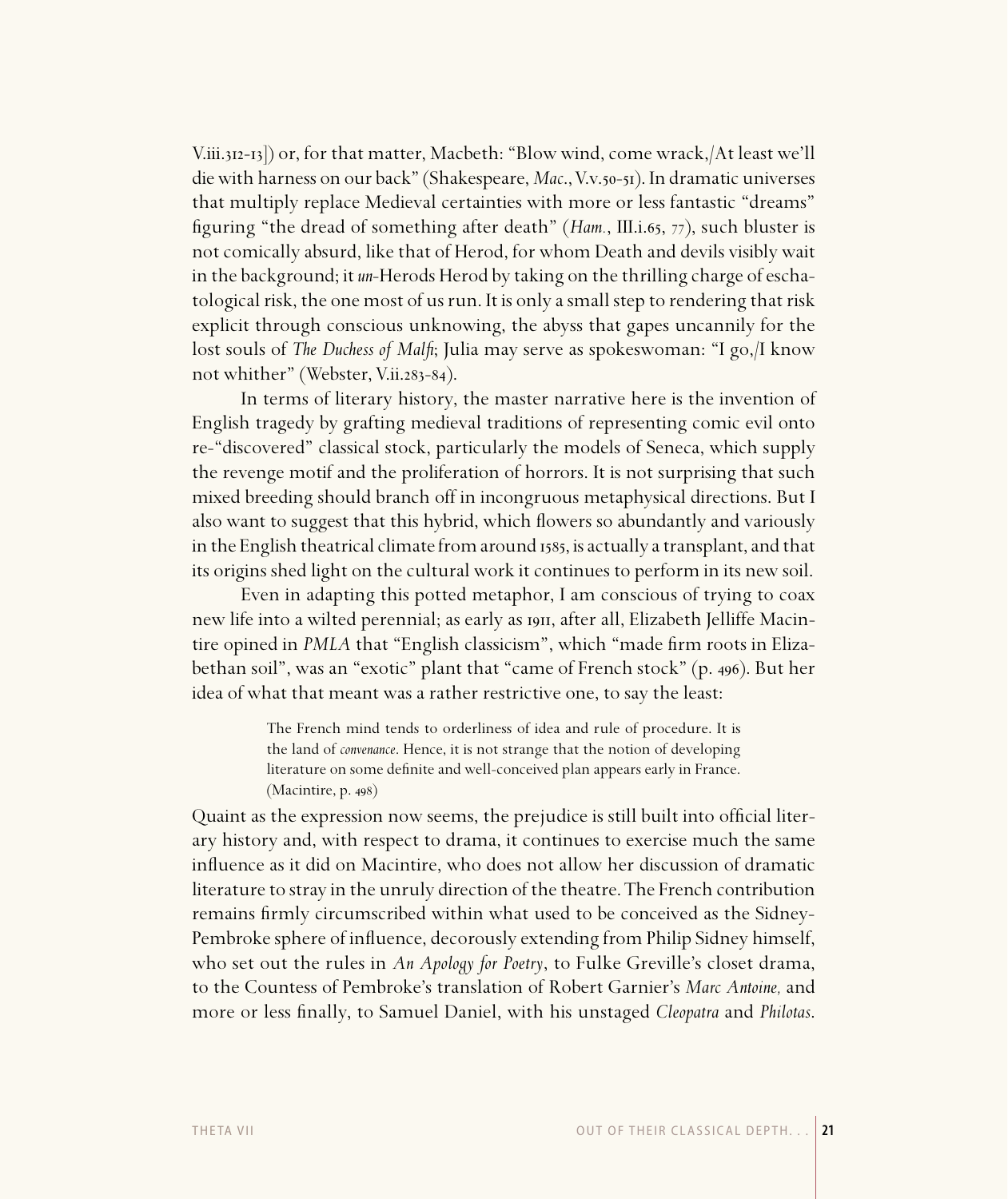This is the neat little garden planted by Macintire (pp.  $523-24$ ), and subsequent criticism, by and large, has kept it carefully tended and free from weeds, on the comfortable assumption that flowers and weeds are different species. That assumption deserves to be delved to the root, and I propose to do my part here, not merely by extending French neo-classical influence to the Elizabethan theatre in its most public and popular form, but by de-classicizing, with due caution, French drama itself.

There is no question but that the Italians and the French were first off the Neo-Senecan mark, putting in place the generic scaffolding that enabled Sidney to praise *Gorboduc* (1561) as a trail-blazer, though more for its poetry "rising to the height of Seneca's style" than for its faulty "circumstances"  $(p. 134)$ . It is striking that Sidney, writing about thirty years later, found no more recent example of English neo-classical tragedy to praise, despite the appearance in the interim of translations of Seneca's plays, while the corpus of original works in Italy and, especially, France was already considerable. The Italian avatars, beginning with Cinthio's *Orbecce* (1544), are an obvious source of extravagant and sensationalistic horror. What the French ones, especially those of Garnier, most obviously contribute is serious political thought with immediate, if cautious, applicability, given the profuse bleeding of the body politic from those "wounds of civil war" whose very thought was painful to the English.<sup>4</sup> The apparatus of classical mythology, including the omnipresent motif of vengeance, is justified by classical historical settings but becomes a way of figuring the self-immolation of France through a concept that *anglicistes* are likely to think of as quintessentially Marlovian: the scourge of God. Diabolical forces of division are unleashed upon a nation that has abused the divine favour, with the implicit promise that, once due humility, piety, and virtue are restored—as seems never to have been the case in ancient Rome, at least—the incendiaries of discord will be consumed in the flame of God's righteous wrath.

Garnier's first tragedy, *Porcie*, first published in 1568, then again in 1574—a play that Kyd must have known, since he proposed to translate it as a sequel to his rendition of *Cornélie* in late 1593 or early 1594—proclaims its civil war theme through an opening invocation of discord by the Fury Mégère. The politico-reli-

4. Hence my allusion to the title of Thomas Lodge's play (c. 1587-92) on the wars between Marius and Sulla, a precedent the French did not fail to apply to their own situation (though not, to my knowledge, in dramatic form).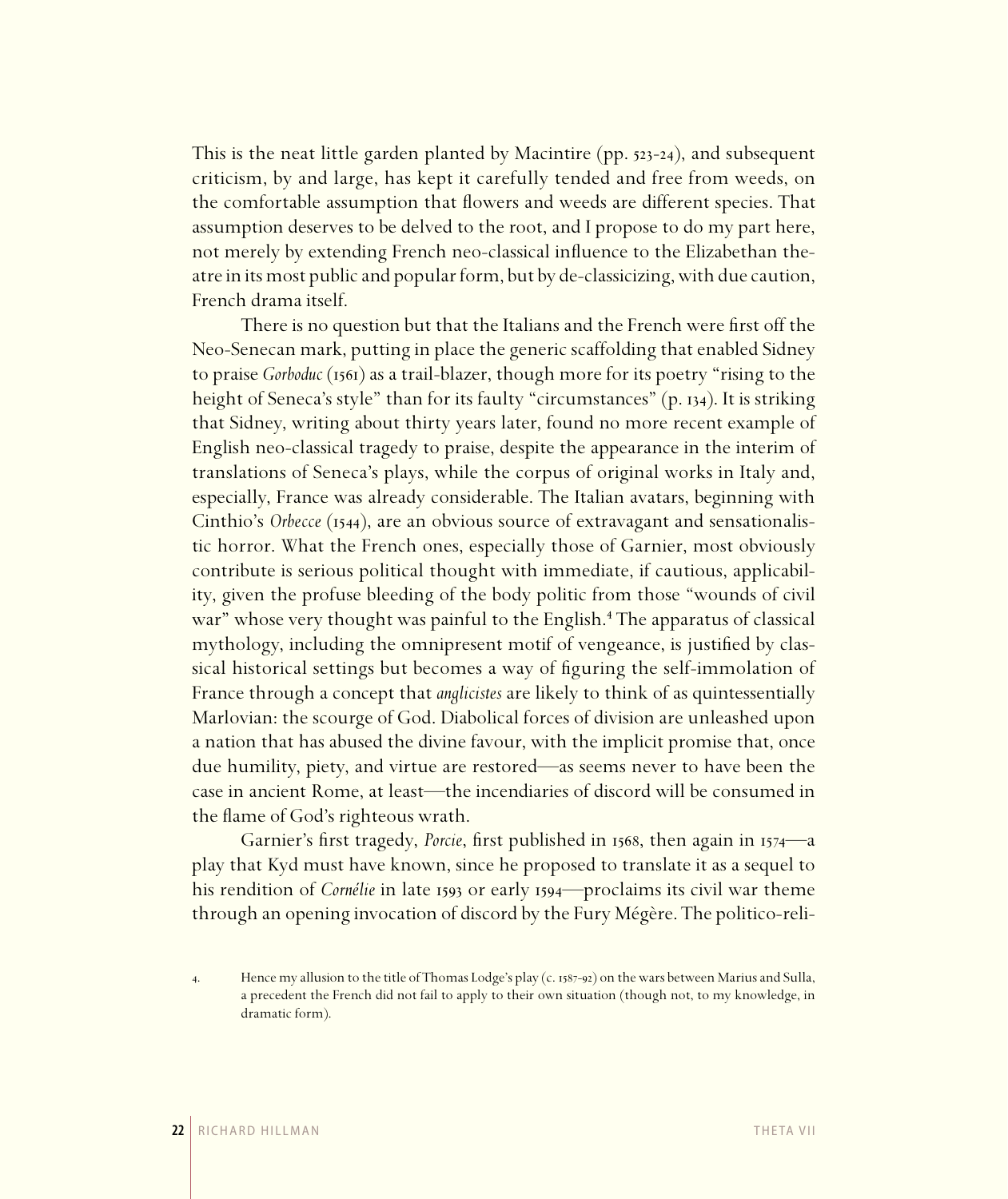gious redeployment of the Senecan device is striking compared with its use in *Gorboduc*, even if the latter's preoccupation is likewise civil war. There it is in the Dumb Show preceding Act Four that the three Furies (Alecto, Megaera, and Tisiphone) rise from hell, "each driving before them a king and a queen"—these include Tantalus, Medea, and (perhaps in compliment to Thomas Preston) Cambyses—"which, moved by Furies, unnaturally had slain their own children" (Sackville and Norton, p. 92). The origin of public discord then, true to the Senecan model, is perverted personal passion resulting in unnatural crime. Not so with Garnier's Mégère, who lays her curse upon the whole Roman nation in envious despite of its collective "arrogance" (Garnier, l. 82):

> C'est trop, c'est trop duré, c'est trop acquis de gloire, C'est trop continué sa premiere victoire: Rome, il est ore temps que sur ton brave chef Il tombe foudroyeur quelque extreme mechef. (Il. 89-92)

A splendid curse it is, moreover, rolling on in "the height of Seneca's style" for one-hundred-and-fifty Alexandrines, complete with the invocation of Alecto and Tisiphone, asked to give a respite to Tantalus, Sisyphus, Prometheus and company "Pour faire devaler ces troupes magnanimes/De leurs mortels tombeaux aux eternels abysmes" ( $\mu$ . 69-70).

The accomplished rhetorical performance of Garnier's Mégère is neither a laughing matter nor incongruous as the induction to a sustained tragic treatment of a Roman theme. Such high seriousness in recuperating classical mythology in service to French national preoccupations is likewise sustained in the Pléiade's most notable effort at epic, the *Franciade* of Ronsard. But the all-tooobvious French relevance of rich Roman evocations of carnage—not only by Seneca but, explicitly in the context of civil war, by Lucan—as well as the temptation to dish out religious polemic in transparent pagan guise, also exerted a strong pull on writing of a less exalted kind. The result is neo-classical deviations from high seriousness—some no doubt inadvertent, but others not—that strike a chord with the grotesque comic element in early English tragedy.

In the year of *Porcie's* first publication, a certain Pierre Du Rosier published a verse-pamphlet entitled *Déploration de la France sur la calamité des dernieres guerres civilles, aduenues en icelle, l'an 1568*. This is an unabashed Catholic attack on Huguenot "rebels" as responsible for France's ills, and it is significant that the introductory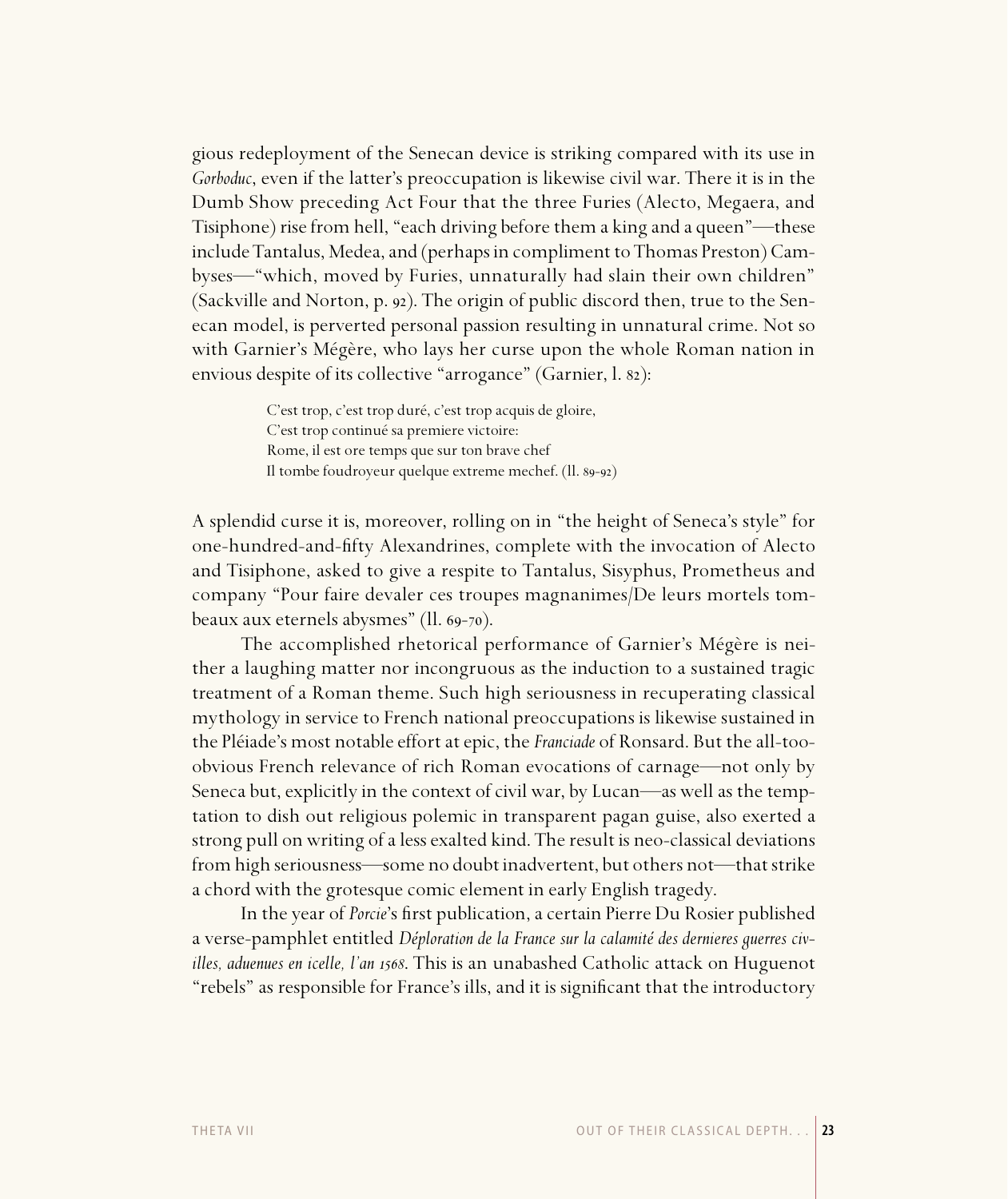sonnet<sup>5</sup> puts the author in the company of both Ronsard and Garnier as hurling "vers foudrayans" at their adversaries: that is, then, what at least some contemporaries thought those two gentlemen of letters were doing at least some of the time. The mythological framework is a mingling of Christian and classical, complete with angry Jupiter, Bellona, and Furies, on the one hand, appeals to "Dieu" the "Seigneur", on the other. Jupiter is asked why he wastes his thunderbolts on innocent rocks when he could be blasting the new race of Titans and the "periure teste" of the "Tyran" who leads them. The partial answer comes in a comparison of this monster to a new Tamburlaine, "ce grand fleau/De nostre Chrestienté"  $(sig. B^{\nu}[p.~10]).$ 

The villain in question is named only indirectly, but straightforwardly enough for contemporary readers. When the rebel army is urged, "Retirés le fer de vos propres entrailles/Et croisés sur le Turc, comme ce grand Billon [i.e., Godefroy de Bouillon]/Eternisés l'honneur de vostre Chastillon" (sig. Ciii<sup>r</sup> [p. 24]), the main target, already sketched in outline, comes into full view as Gaspard de Coligny, Admiral Châtillon, widely blamed by Catholics for igniting sectarian strife in general and the third civil war in particular, which broke out in August . It is he, therefore, whom the author's wishful thinking dooms to a series of pagan underworld punishments that, to say the least, teeters on the brink of absurdity:

> Puis vous Demons affreus, satelites fidelles Du Roy Tartarean, punisseur des rebelles, Ne vous lassés iamais, iamais ne vous soulés De batre incessamment ses membres martelés A coups de grosse barre, & d'infecter ses leures De Crapaus, de Lesars, de sifflantes Couleures,

. Et toy grand Iuppiter, qui portes en tes mains Les traits Vulcaniens pour punir les humains, Pourquoy vois tu silent ceste pariure teste, Que tu ne la gremis [*sic*—"gémis"?] d'vne iuste tempeste? Et auec ce Tyran, sa race, à celle fin D'eteindre tout d'vn coup vn genre si mutin, Dresse toy contre luy, ride ton front seuere, Enfonce tes sourcis, enflambe ta colere, O grand Saturnien, & n'amuse tes bras A batre les Rochers qui ne t'offencent pas... (sig. Aiiii<sup>r-v</sup> [pp. 7-8])

<sup>.</sup> Signed "Iaqves Moysson". Page numbers are those of the BnF digitalized electronic facsimile of Du Rosier's poem.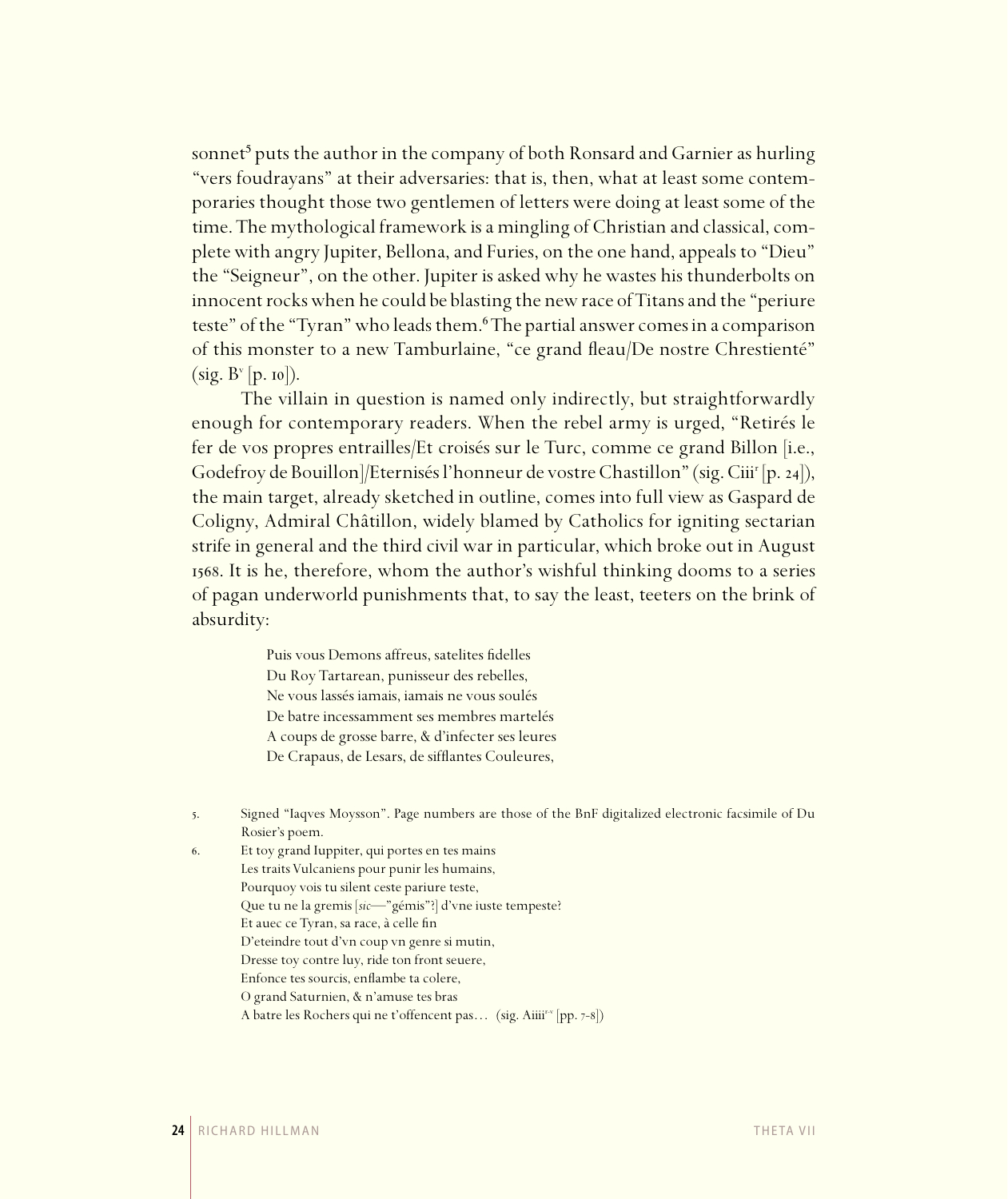Qui luy beuront le sang, & dedans & dehors Enfleront de poison son miserable corps. (sig. Aiiii'-B' [pp. 8-9])

Obviously, the Christian poet, restrained, pious, and humble when praying for divine mercy, takes the avowedly fictional status of the classical underworld as an imaginative licence to over-kill; he can thus give retributive fantasy free rein without infringing on the principle of "*Vindicta mihi*". The resulting mixture of both metaphysics and tones is not far from Kyd's, the persona's impotent sorrow and rage not far from Hieronimo's.

This effect may be Neo-Senecan but it is not technically dramatic. Moreover, Du Rosier's Tamburlaine *redivivus* is portrayed strictly from the outside. Still, if one were to evoke the mentality of such a ruthless overreacher, one might approach Marlowe's conception of that figure, or, for that matter, other scourges such as Barabas or Richard III. Again in response to the outbreak of hostilities in , a certain Antoine Fleury attacked Coligny, this time in prose, but inventing for him an extended self-disclosing soliloquy: "Voila en somme le langage que le dit Admiral tient en son cueur, & dont nous voyons les desseigns & effects si confirmes, que nous n'en pouvons plus douter" (Fleury, sig. Hiii'). The combination of Machiavelism and atheism in this speech has such a multiply familiar ring for students of early English tragedy as to justify citing it at length. The Admiral actually begins by addressing God, who, he admits, has preserved France united in one true religion for fifteen hundred years; he then determines, however, to go his own way:

> Toutesfois puis que je voy et appercoy les hommes selon la révolution des temps tendre et incliner à changement, soit par le regard de la religion, ou de la police, et discipline civile, qui m'empeschera de troubler et pervertir l'ancienne obéissance? Et si un Mahomet de simple pâstre, s'est fait premier autheur et fondateur d'un si grand empire que celuy des Otomans: si un citadin Romain a conquis et subjugué les Gaules en dix ans: si tant de Rois ont esté despouillez par de petits compagnons de leurs subjects: Et si pour parvenir à nostre temps, un cousturier s'est faict Roi des Anabaptistes en la Germanie: si un bastard par subtils moyens s'est attribué la couronne d'Escosse: et si desia j'ay remué l'estat d'Espagne, révolté celuy de Flandres et esbranlé si avant ce Royaume, qu'un bon nombre de la Noblesse et du peuple s'est asservy et soumis à mes voluntez, pourquoy aiant un si beau subject ne pousseray-je ma fortune jusques au bout: et mesmes qu'estant vaincu je ne puis rien perdre que la teste, que j'ay ainsi par mes forfaicts engagée au roi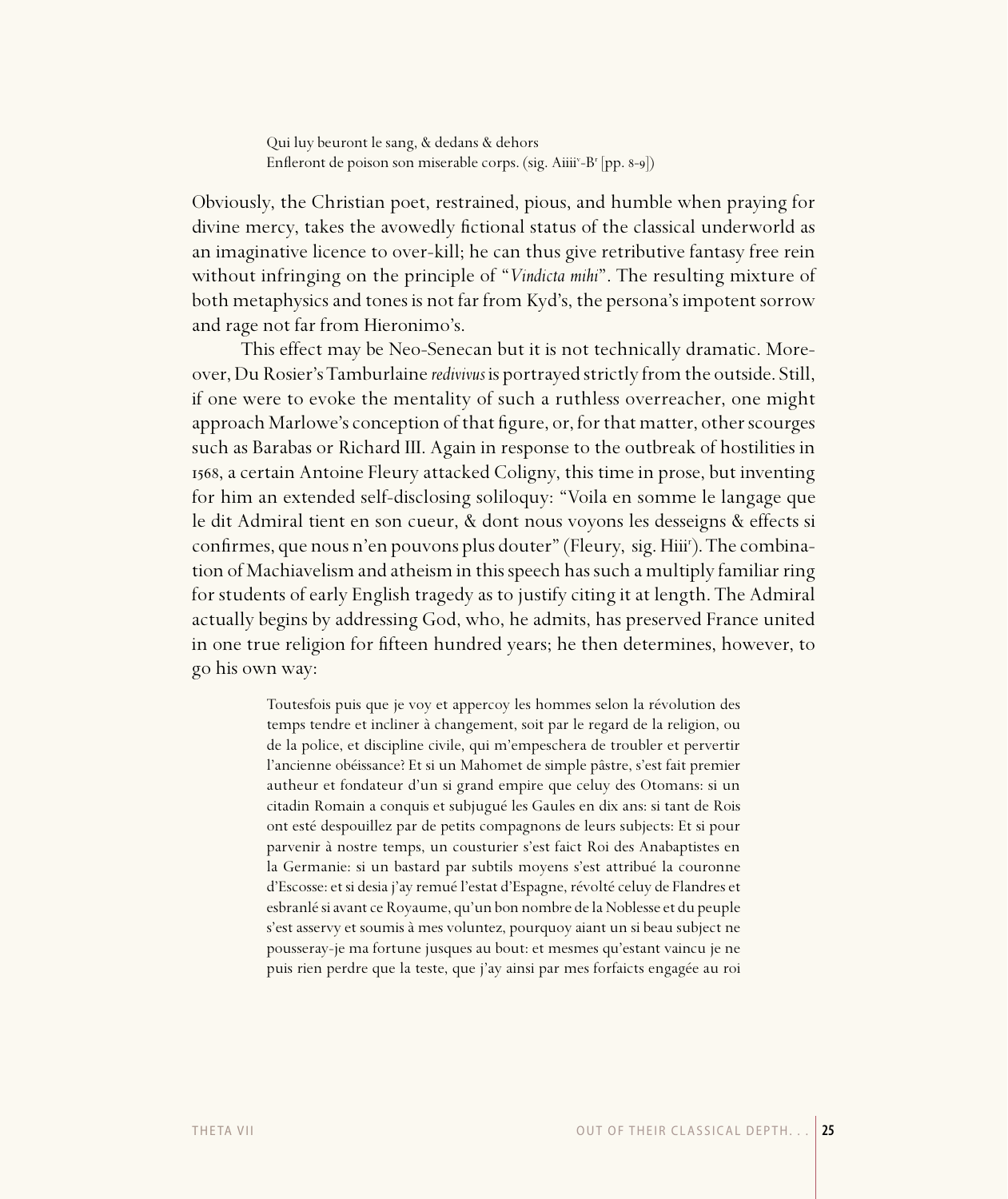et à la justice: vainqueur je demeure maistre de la plus grande et opulente Monarchie du monde? (sig. Hii<sup>r</sup>-iii<sup>r</sup>)<sup>7</sup>

This is a soberly sinister self-portrait, of course, not a grotesque caricature, and the pagan mythological machinery is missing. What would result if the Colignys of Du Rosier and Fleury were fused into one and furnished with a suitable theatrical "world ... to bustle in" (Shakespeare, R3, I.i.152)? The answer is succinctly provided by François de Chantelouve in his dramatic apology (composed , published ) for the Saint Bartholomew massacre, *La tragédie de feu Gaspard de Colligny*, where, as far as I know—and to judge, necessarily, from the extant texts—he produced European theatre's first comic Machiavellian villain. He did so, essentially, by dragging "the height of Seneca's style" down to the depths, half- (but only half-) paganizing the medieval model of the hell-bent blustering tyrant in a way that puts new (gnashing of) teeth into the old alliance between the energy of laughter and the awe of divine mystery.

In Coligny's opening monologue—he appears with a noose, ready to hang himself in shame at his recent defeats—the villain invokes the standard torments of the classical underworld upon himself in lines recalling the despair of Garnier's Porcie over Brutus' death (II. 1603ff.)—that play, we recall, received its second edition in 1574. But the underworld Coligny invokes is inhabited, not only by Sisyphus, Ixion, the Furies, and so forth, but also by Satan and Calvin, as well as his own predeceased brothers. Porcie's invitation to the pagan gods to punish "mon chef blasphemeur"  $(1.1667)$  for protesting againt their injustice becomes a far different matter—and approaches the "blaspheming" of Kyd's damned Pedringano—when the punishment of Coligny's fellow heretics enters the picture: "blasphemés en hurlemens horribles,/[aux supplices] du juste punisseur" (Il. 10-11).<sup>8</sup> Du Rosier's appeal to "Jupiter" not to expend his thunderbolts on rocks is reformulated as an explicit challenge to divinity:

> . . . s'il y a nul Dieu qui ait puissance adonques, Car en mon cœur meschant de Dieu je ne creus onques, Qu'il monstre son pouvoir, & darde sur mon chef Et non sur un rocher, des foudres le mechef.  $(II. 15-18)^9$

. . . . if there is any God upon whom to call (For in my foul heart I believe in none at all),

<sup>7.</sup> The fictive monologue is also cited by Crouzet, p. 473, as an example of the discourse deployed against Coligny in the years prior to the Saint Bartholomew massacre.

<sup>8. &</sup>quot;blaspheming with horrible shrieks  $- / ...$  as He just vengeance wreaks". Translations are supplied from my translation and edition of the play.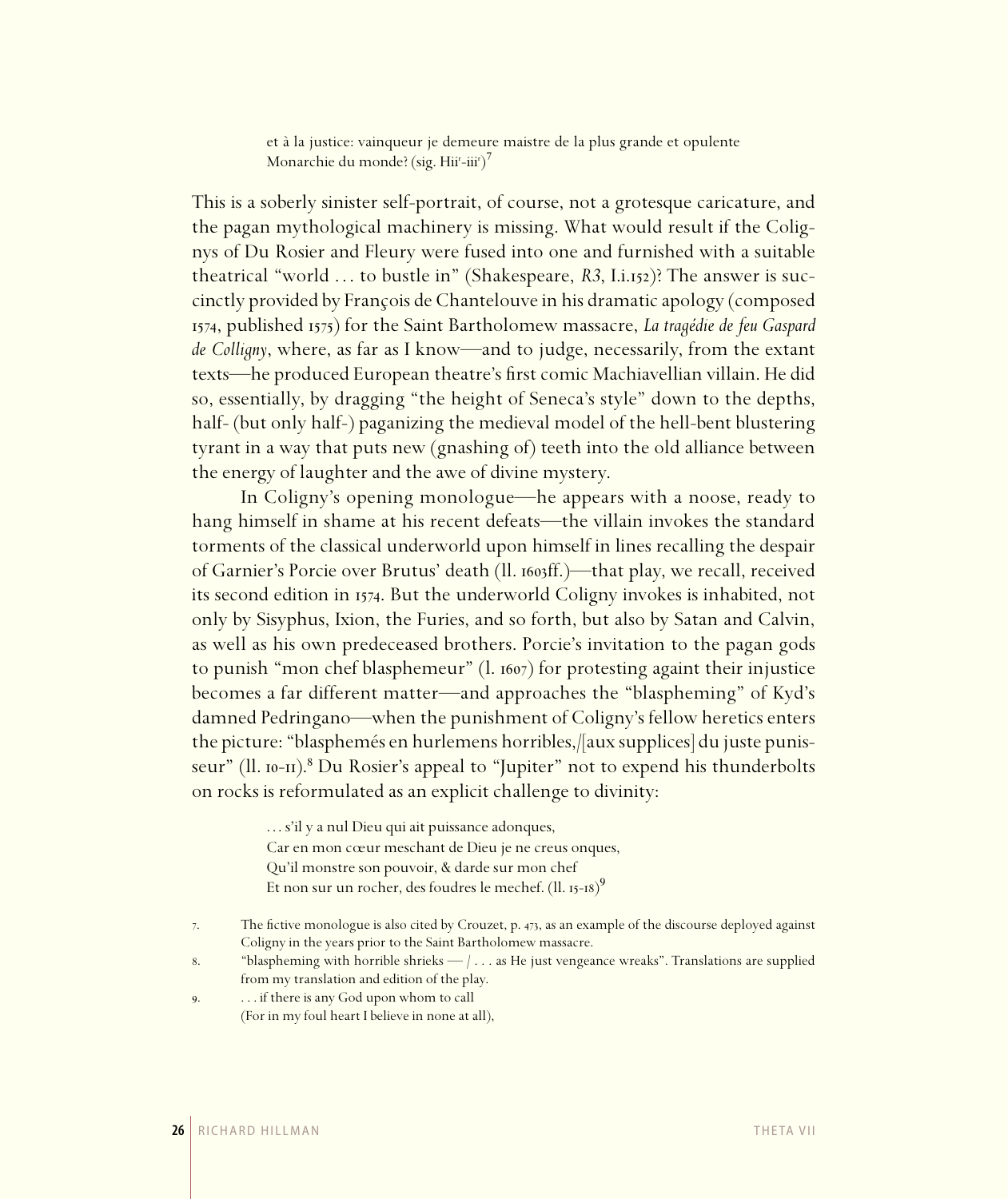Coligny's half-ridiculous, half-horrendous daring of God out of his heaven and alliance with the powers of darkness, which he summons to swallow him up, is the standard stuff of Elizabethan theatrical villainy. It finds an especially close echo in some mighty lines of Marlowe split between the hubris of Tamburlaine and the despair of the defeated Bajazeth:

| Tamburlaine. Stoop, villain, stoop! Stoop, for so |                                                       |
|---------------------------------------------------|-------------------------------------------------------|
|                                                   | he bids                                               |
|                                                   | That may command thee piecemeal to be torn,           |
|                                                   | Or scattered like the lofty cedar trees               |
|                                                   | Struck with the voice of thundering Jupiter.          |
| Bajazeth.                                         | Then, as I look down to the damned fiends,            |
|                                                   | Fiends, look on me; and thou, dread god of hell,      |
|                                                   | With ebon scepter strike this hateful earth,          |
|                                                   | And make it swallow both of us at once! (IV.ii.22-29) |

Also to the point, though the comic potential is muted, or transmuted, is *Doctor Faustus*. Chantelouve shows the Admiral goaded into the regicidal attempt that finally provokes the king's reaction (and fulfils the divine vengeance) by a smooth-talking diabolical embassy aimed at snatching his soul. The objective is falsely to convince the Admiral of the king's responsibility for his wound, which has in fact come, more or less directly, from God, presented—in the thinnest of disguises—as Jupiter. The chief ambassador is the spirit of Coligny's slain brother, Andelot, who is backed, as in Seneca's Thyestes, by a Fury. Chantelouve's dramaturgy is avowedly Senecan here, overdetermined by way of *Thyestes* and *Agamem*non, but it pulls all the more conspicuously in superficially contrary Christian and comic directions. And while no one could accuse Chantelouve of being less Catholic than the Pope, it does so without so much as raising the spectre of Purgatory, even as Andelot sports the "'piteous' looks" that Greenblatt would deny to "Spirits loosed out of Hell" (Greenblatt, 239).

In fact, although Andelot rises from hell, he is never "out of it", for he confesses to being tortured by alienation from "the face of God" (Marlowe, *Faustus*, iii.78, 79; cf. Chantelouve, ll.  $90I-2$ ), and this brief respite from physical torments (Chantelouve,  $ll$  -  $909-12$ ) is overlaid on his eternal condemnation to them. In contrast to the refractory ghost of Tantalus, Andelot performs his evil willingly, thus

Let him show his power, and pour upon my pate,

Instead of some pointless rock, his thundering hate.

Du Rosier is also more straightforwardly echoed by the Chorus in Il. 301-6.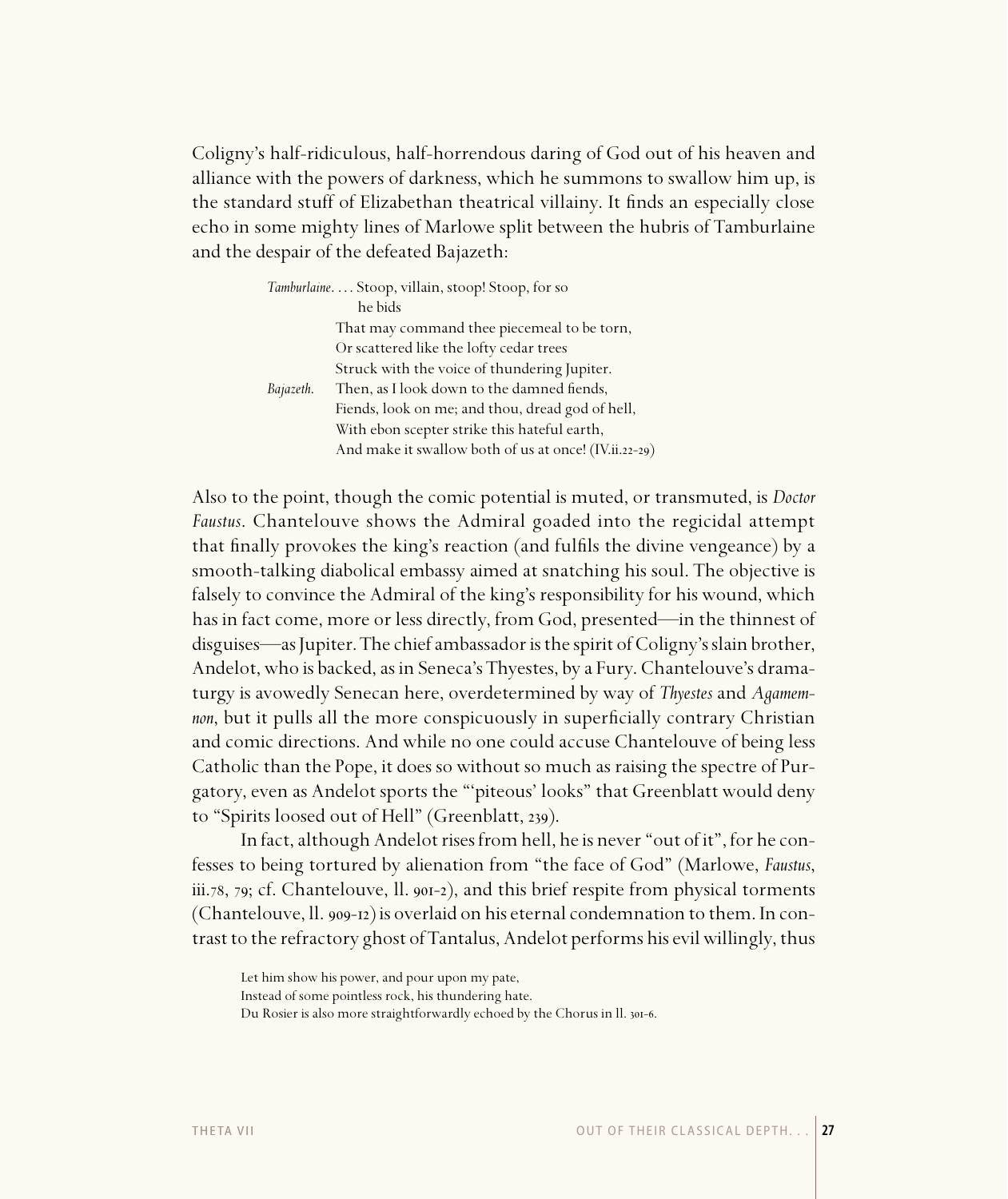showing himself naturally at home among the damned. He even shows himself psychologically astute, exploiting his brother's vulnerability—"Et le voyant ainsi blesphemer & desplaire,/Il sera plus enclain à ma volonté faire" (11.  $917-18$ )<sup>10</sup>—and his pride. The accompanying Fury (II. 97ff.), in pointed contrast to that of *Thyestes*, keeps her whips out of sight (even if she probably cannot do much about her hair), and her only speech is a parodic masterpiece of the rhetoric of persuasion, in which flattery and pleading turn on the theme of honour. Andelot and the Fury both absurdly obscure the extravagant horrors to which they seek to lure their victim: Andelot actually depicts the underworld as a sort of genteel resthome where swords are not permitted (ll. 965-68), while the Fury incongruously envisages the repose of his soul (l. 1002). The result is a through amalgam of classicism and Christianity, with grim humour binding them together, that adds up to exactly what Hamlet imagines when he fears that the seeming spirit of that person nearest and dearest him "may be a dev'l" that "[a]buses me to damn me" (Shakespeare, *Ham.*, II.ii.599, 603). And it may be to the point that the incitement in both cases is to the vengeful killing of a king.

When it comes to the pains of hell themselves, the pagan fiction is again stretched to parodic limits. The Fury's reference to Andelot's reposing soul is so absurd because that character has just delivered, in soliloquy, the ultimate catalogue of the underworld tortures to which he is everlastingly doomed. Indeed, with Andelot, Chantelouve pushes neo-Senecan infernal embellishment beyond Du Rosier's involuntary bathos—including his "Crapaus" and "sifflantes Couleures"—into what can only be deliberate burlesque:

> Si donques je me veux reposer à mon aise, Je me couche en un lict couvert de chaude Braise. Si j'ay froid j'ay le glas tout prest pour me chaufer, Et si quelque appetit a mon ventre en enfer, De crapaux, & Serpens, ma table plus insigne Se couvre, pour pouvoir appaiser ma famine. (ll. 881-86)<sup>11</sup>

. "finding him thus blaspheming, with downcast mind, / I know that to my will he'll be the more inclined". Cf. Marlowe, *Faustus*:

> For when we hear one rack the name of God, Abjure the scriptures and his saviour Christ,

We fly, in hope to get his glorious soul;

Nor will we come unless he use such means

Whereby he is in danger to be damn'd.  $(iii.49-53)$ 

. If then to repose at my ease I should desire, I recline on a bed of coals glowing with fire.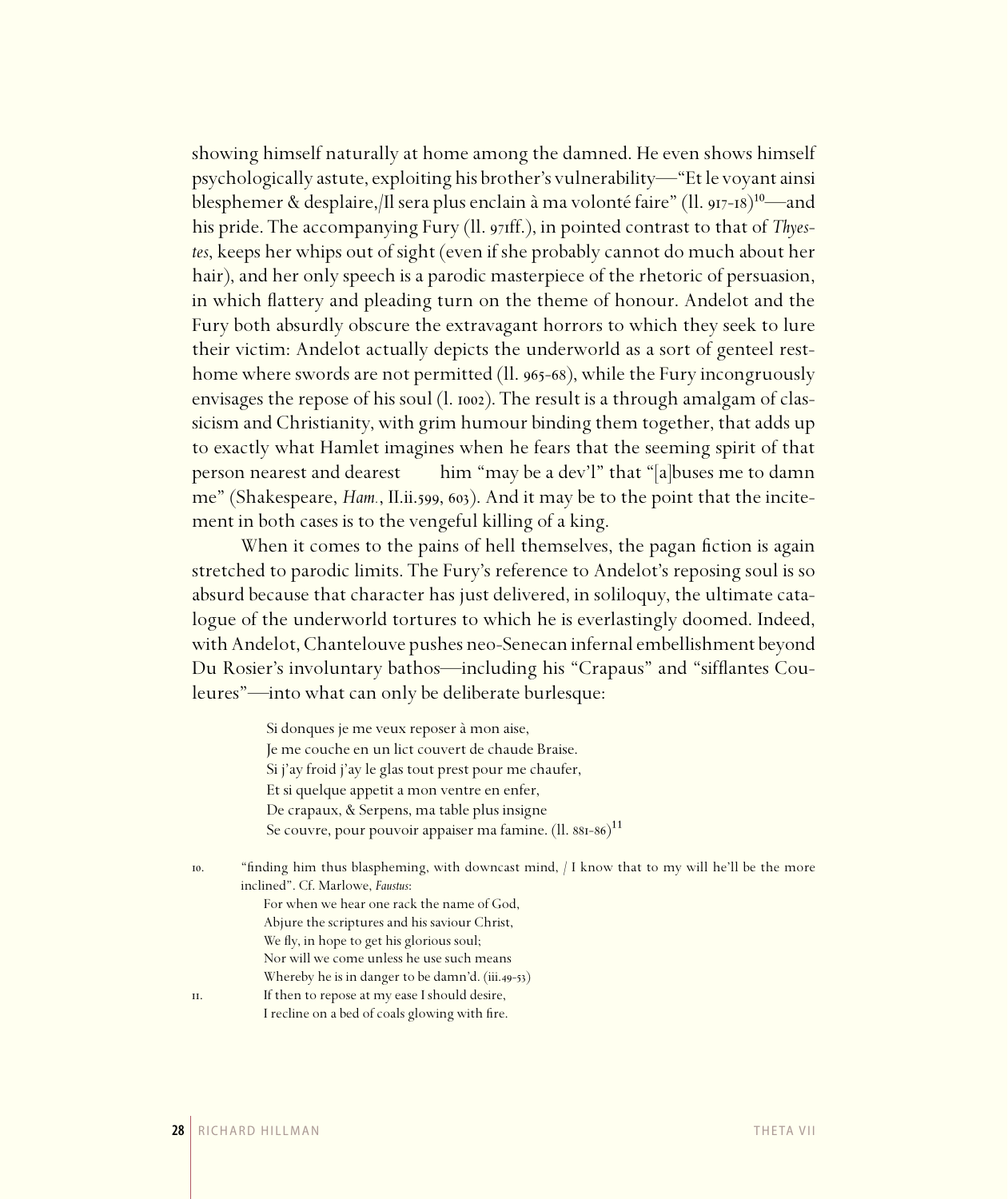To a play that is all talk, like almost all French sixteenth-century tragedies, the comic extravagance of Coligny, Andelot, and the several other figures of evil adds an impressive quotient of imaginative theatricality. On the one hand, that theatricality is in active service to the highest of causes, an absolute religious truth imposing a clear division between good and evil human creatures, heaven and hell. On the other hand, the recourse to pagan eschatology to validate that truth inevitably raises the destabilizing spectre of different ways of believing. The Wars of Religion, after all, were just that. Nor were they essentially foreign, either politically or ideologically, to the English spiritual experience, as scholarship is coming increasingly to appreciate. We can perhaps approach more closely by this route to historicizing the metaphysical doubt and questioning in which Elizabethan tragedy engages, not least through the comic portrayal of evil.

In its extraordinary conflation of classical and Christian mythologies and dramatic techniques, of the comic and tragic, of cosmic process and current events, Chantelouve's play is unique among the surviving texts of French sixteenth-century tragedy. The only candidate for a rough companion piece is Pierre Matthieu's equally ultra-Catholic *La Guisiade*, which deals with another "massacre", Henri III's 1589 less than scrupulously legal execution of the Duke and Cardinal of Guise. There, moreover, another component of the Elizabethan mixture, which had been part of French controversialist discourse for years, finally receives a name: the counsellors that instigate the king to his crime are identified as Machiavels. Chief among them is Matthieu's equivalent of Chantelouve's Coligny, the Duke of Épernon, who, in a lengthy soliloquy, conjures the dark powers of a hell at once pagan and Christian:

> O peste de ce Tout, execrable Megere, Par mon ame qui t'est fidelle messagere, Par Cocyte et Tantal, par l'ardent Phlegeton, Par ces deux autres seurs Thesiphone, Alecton, Par le cruel Minos, par le grand Rhadamante, Par le poison qui sort de ta bouche beante, Par tant et tant d'esprits qui talonnent mes pas, Par le Luxe, et l'Orgueil, qui sont mes chers esbas,

 If I am cold, to warm me I have lots of — ice; And if I feel, in hell, that a meal would be nice, All of serpents and toads my prodigious collation Is made ready, which serves to keep me from starvation.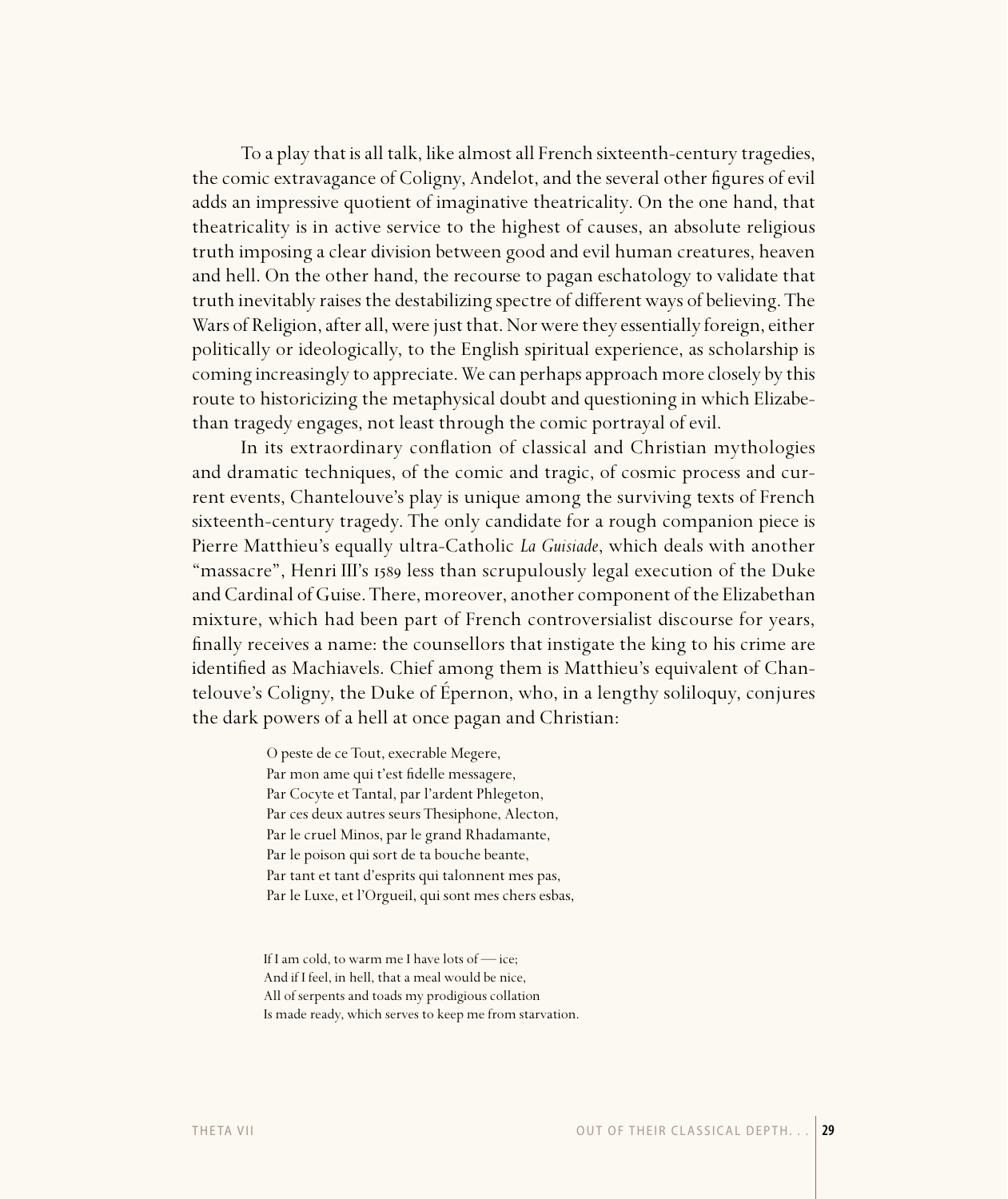Par l'Erreur insensé, par l'infidelle Schisme, Par l'infecte Heresie, et le sale Atheisme... (Matthieu, ll.  $867-76$ )<sup>12</sup>

It is very probably more than coincidence that Marlowe's dramatic intervention in French religious politics a few years later, *The Massacre at Paris*, violently yokes the events of Chantelouve's and Matthieu's tragedies and turns their id eological orientation inside-out. Marlowe, of course, transfers the role of Machiavellian atheist from Coligny and Épernon, respectively, to the Duke of Guise—the epitome, for both Chantelouve and Matthieu, of Catholic heroism and, for the latter, of martyrdom as well. The function of hero and martyr is recuperated, in accordance with long-standing Protestant hagiography, for Coligny, while Épernon becomes a loyal and respectable counsellor of his monarch. "O Satan: o Calvin" (l. ) is virtually taken out of the mouth of Chantelouve's Coligny and given to Guise: "Religion! *O Diabole!*" (Marlowe, *Massacre*, ii.). In sum, the Prologue to *The Jew of Malta*, in announcing that Machiavelli's spirit, "now the Guise is dead, is come from France" (Marlowe, *Jew*, Pro. 3), may well be tracing, not just a moral, but also a literary pedigree.

I have explored Marlowe's connection with Chantelouve and Matthieu at some length elsewhere (*Shakespeare, Marlowe and the Politics of France*, esp. pp. - ). My focus here on the neo-classical component of comic villainy imposes a conclusion along a different line. The example of Du Rosier shows the pagan machinery of underworld punishment used as non-dramatic invective against a contemporary politico-religious enemy, and theatre historians do well to bear in mind that even when such elements figure in plays, they do not necessarily, or simply, derive from Senecan dramaturgy. In grotesquely combining the diverse famous torments of mythology for Andelot, on the premise that no single one would do justice to his egregious evil, Chantelouve might equally have been

. The following is my translation, which appears in the same volume as that of Chantelouve's *Coligny*: Megaera, . . . you fell harbinger,

- By my soul, which acts as your faithful messenger,
- By Cocytus, Tantalus, burning Phlegeton,
- By your two sisters Alecto and Tisiphone,
- By Minos the cruel, Rhadamanthus the potent,
- By the poison that from your gaping throat you vent,
- By the numberless demons that with me consort,
- By Lechery and Pride, which provide me with sport,
- By outrageous Error, by infidel Schism,
- By stinking Heresy and filthy Atheism. . . .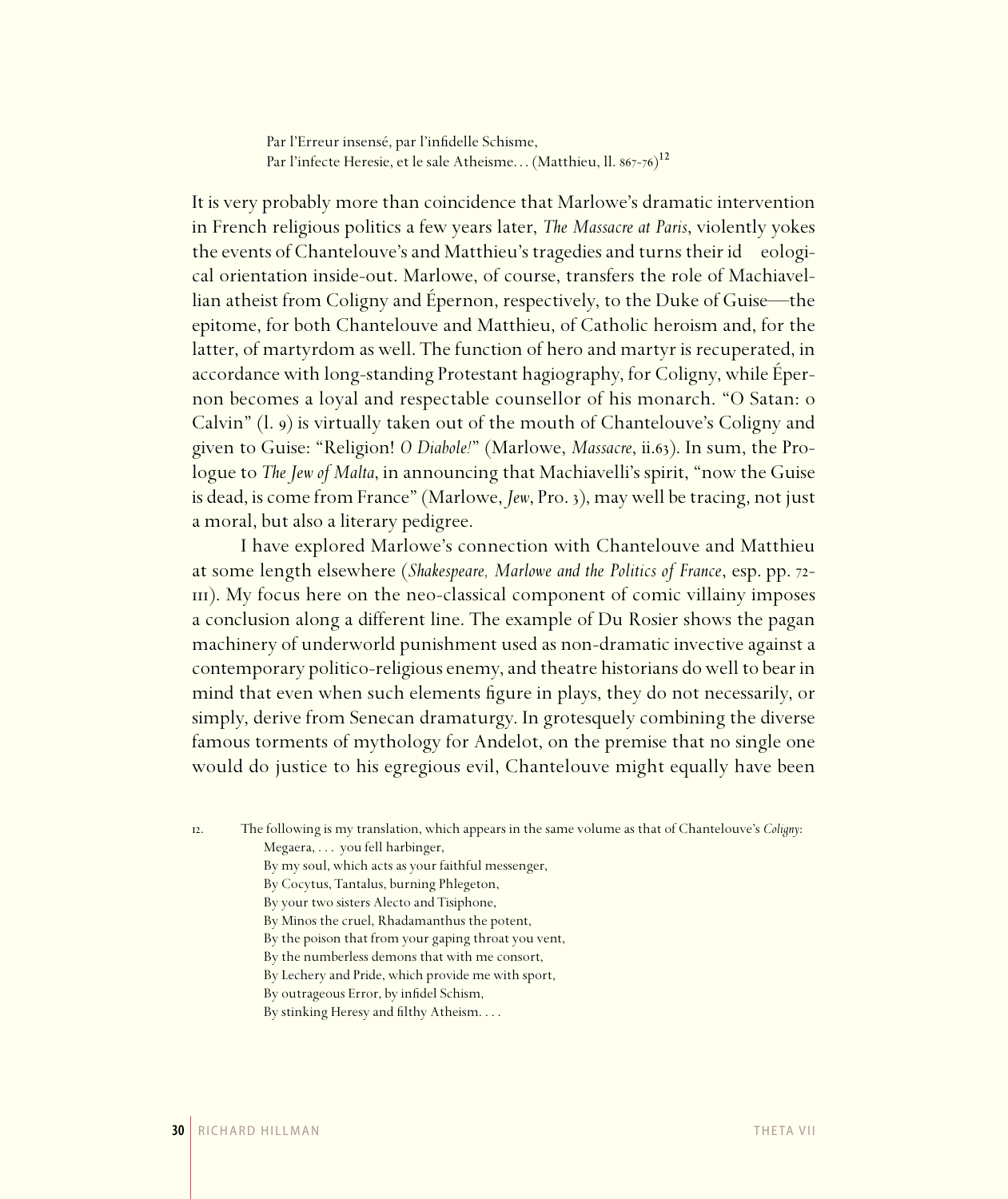taking his cue from Claudian's extended poetic assault on his contemporary *bête noire*, Rufinus, governor of the eastern Roman Empire under Theodosius and his son Arcadius. (This work was widely available in humanist editions: the two books *In Rufinum* begin the collected works of Claudian as issued by Taddeo Ugoleto in Parma, initially in 1493; they were published on their own in Vienna in 1518, edited by Philipp Gundel.) According to Claudian, Rufinus was a monster nurtured by the fury Megaera and sent by the infernal powers to plague the world. After the bloody vengeance wrought upon his body by a mob of soldiers and citizens, his spirit descends to the underworld and comes before its judge, who is so revolted that he sentences Rufinus to undergo all the famous torments, and worse, since his crimes surpass all others  $(II.498ff.)$ . The horrors are evoked in splendiferous detail, attached to the usual names, and the rhetorical excess lends the attack a satirical quality not remote from the comic grotesquery of Chantelouve or even, for that matter, of Kyd. But also to the point is that the whole sequence, the spectacular meting out of vengeance in this world and the next, despite the variable and uncertain favour of the gods in the short term  $(II.440-4I)$ , is framed by the poet (I.ff.) as vindicating, not merely divine justice, but the very existence of the gods and thereby converting him from his Epicurean atheism. This is to out-Seneca Seneca himself, who, in his *Epistulae Morales* (*Letters to Lucilius*), takes Epicurus' dismissal of the infernal myths so profoundly for granted that he will not stoop to repeating it.<sup>13</sup> The lesson of Claudian is that the pagan lesson in its crudest forms is eminently adaptable to Christian polemic.

It is this adaptability that Ben Jonson intertextually exploits, within a framework that remains nominally pagan, when, as has been recognized by editors (though Jonson did not signal the point in his own notes), he borrows from *In Rufinum* his vivid account of the mutilation of Sejanus by the Roman mob:

> Old men not staid with age, virgins with shame, Late wives with loss of husbands, mothers of children, Losing all grief in joy of his sad fall, Run quite transported with their cruelty— These mounting at the head, these at his face,

#### 13. See letter 24.18:

 *Non sum tam ineptus ut Epicuream cantilenam hoc loco persequar et dicam vanos esse inferorum metus, nec Ixionem rota volvi nec saxum umeris Sisyphi trudi in adversum nec ullius viscera et renasci posse cotidie et carpi: nemo tam puer est ut Cerberum timeat et tenebras et larvalem habitum nudis ossibus cohaerentium. Mors nos aut consumit aut exuit.*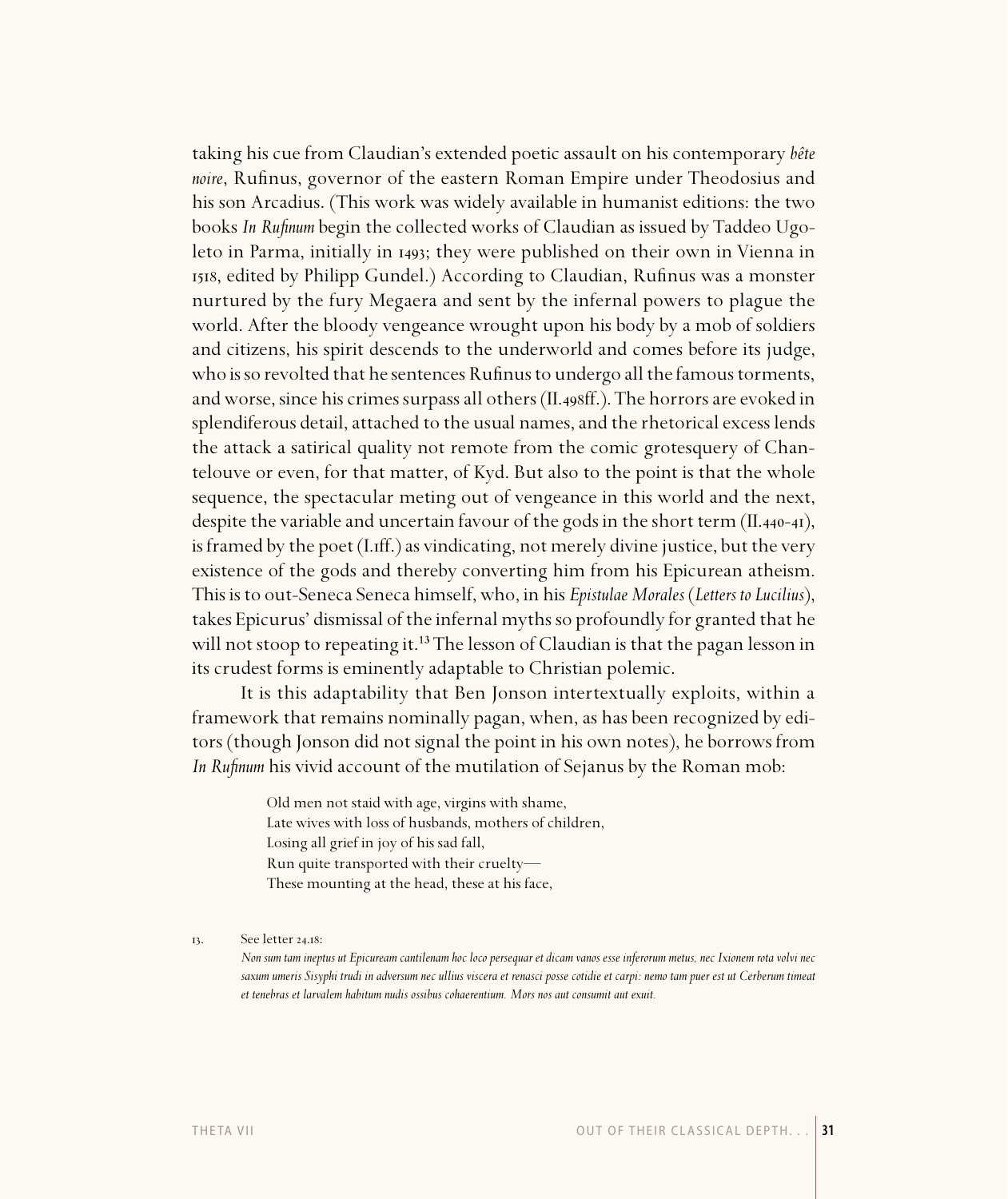These digging out his eyes, those with his brain, Sprinkling themselves, their houses, and their friends. Others are met, have ravished thence an arm, And deal small pieces of the flesh for favours; These with a thigh; this hath cut off his hands; And this his feet; these, fingers, and these, toes; That hath his liver; he his heart; there wants Nothing but room for wrath, and place for hatred. What cannot oft be done is now o'er done. The whole, and all of what was great Sejanus, And next to Caesar did possess the world, Now torn and scattered, as he needs no grave; Each little dust covers a little part. (Jonson, V.824-41)<sup>14</sup>

The prelude to the villain's downfall is a series of divine portents, most spectacularly the averting of the face of the statue of Fortune, the only deity that Sejanus had worshipped, in true Machiavellian style. Her role is highlighted by Arruntius' sardonic rhetorical questioning in the final lines: "Dost thou hope, Fortune, to redeem thy crimes?/To make amends for thy ill-placéd favours/With these strange punishments? ( $V_{.90I-3}$ ); this translates, as editors do not seem to have noticed, an interjection in the midst of Claudian's narrative of mayhem:

> criminibusne tuis credis, Fortuna, mederi et male donatum certas aequare favorem suppliciis? una tot milia morte rependis? [Does thou hope, Fortune, thus to right thy wrongs? Seekest thou to atone by this meting out of punishment for favour ill betowed? Dost thou with one death make payment for ten thousand murders? $(II.42I-23)$

Editors have also failed to realize that Jonson was not original in adapting the passage from Claudian. In the poem, it is the soldiers that go at the corpse head-first, then the body (II.410-15), and are said to lack only scope for their vengeance (II.415-); they then carry the pieces triumphantly on spears. Only then do the ordinary victims of Rufinus, the widows and mothers, join in, stamping on the limbs and stoning the head as it is borne aloft  $(II.43I-35)$ . Jonson's rearrangement confirms what might be inferred from his making of Sejanus' fall, in part, a matter of blasphemy—namely, that he read Claudian, not just in the original (as he certainly

14. See Jonson, *Sejanus*, ed. Ayres, nn. to V.824-42 and 828. Cf. nn. to *Sejanus*, Herford, Simpson, and Simpson, eds., vol. IX.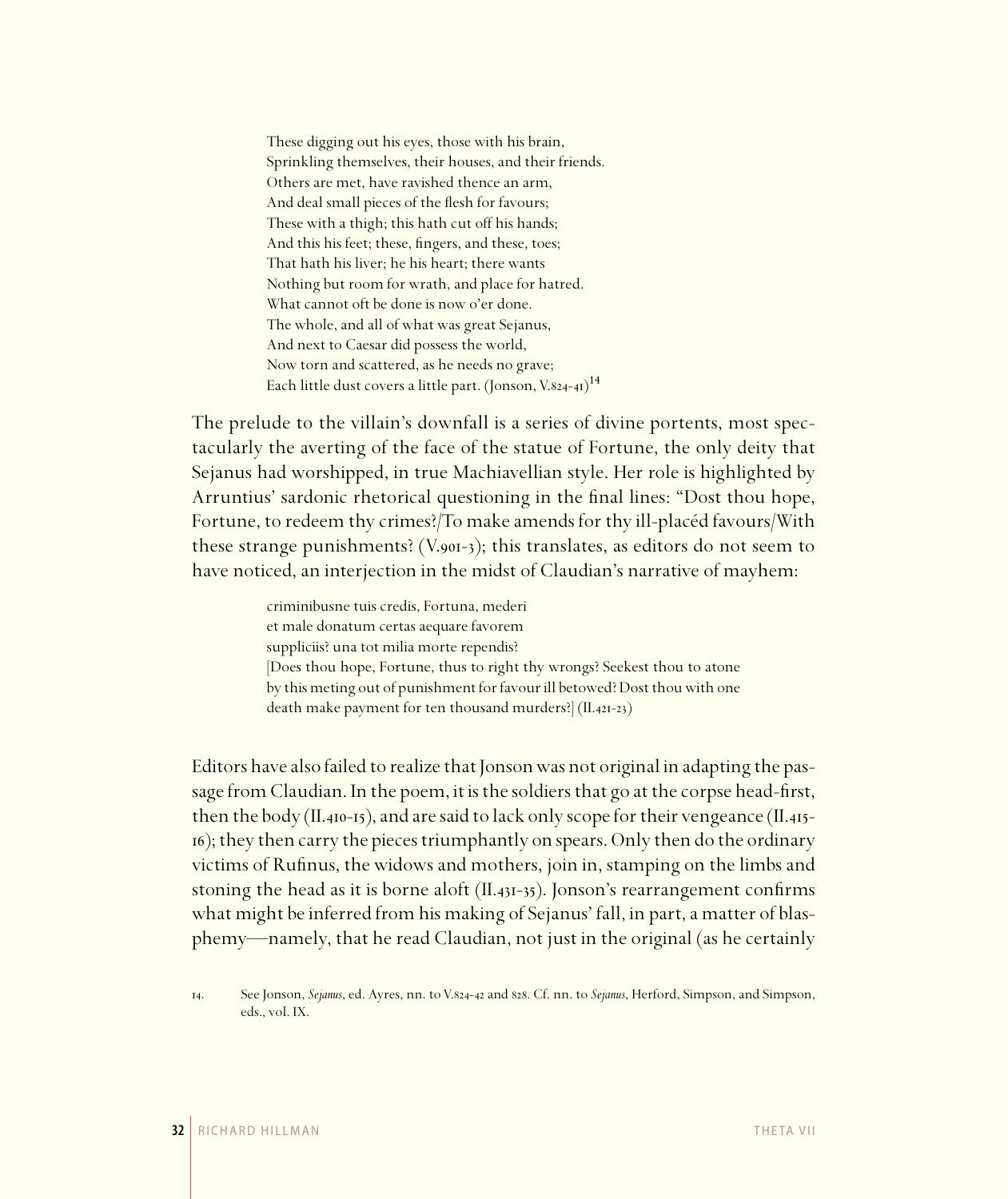did), but also through the adaptation that had already been made—this borrowing, too, has eluded critical notice—by the Huguenot poet Guillaume de Salluste, seigneur Du Bartas, in the latter's rendition of the biblical Book of Judith. There the object of a vengeance administered by the true God on behalf of, and by means of, his chosen people is the pagan tyrant Holofernes, who undergoes mutilations unprecedented in the biblical account, first of the severed head, then of the body. When Judith first brings the head back to Bethulia, it is set up on the wall—Jonson's mention of the people "mounting" at the head of Sejanus, which has provoked editorial puzzlement,<sup>15</sup> may well reflect this—whereupon

> ... les peres, les fils, les pucelles, les vefves, Tristes d'avoir perdu par les ethniques glaives Leurs enfans, leurs parens, leurs amis, leurs espoux, Esperdus de tristesse et fumantz de courroux, Pellent son menton palle, esgratignent sa face, Crachent dessus son front, arrachent de sa place La langue qui souloit mesme outrager les cieux Et d'un doigt courroucé luy pochent les deux yeux. (VI.215-22)

("Pellent", incidentally, must be picked up by Jonson's "digging", which has no equivalent in the Latin—or in the  $1584$  English translation by Thomas Hudson.<sup>16</sup>) The mutilation of the body takes place later, after the Hebrew victory over the discomfited Assyrian host, wh en the headless corpse of Holofernes is discovered on the battlefield and torn, not merely limb from limb, but—as in Jonson, though not Claudian—atom from atom, by a vulgar mob lacking only scope for vengeance and eager for souvenirs:

> Car il n'a nerf, tendon, artere, veine, chair Qui ne soit detranché par le sot populace Et si son ire encore ne trouve assés d'espace. . . .

- 15. See Ayers, ed., n. to V.828.
- 16. Cf. Hudson's translation, VI.213-20: There, fathers came, and sonns, & wives, & mayds, who erst had lost amongst the *Heathen* blayds, There sonnes, their parens, maks, & louers deare, with heauie harts & furious raging cheare. They pilde & paird his beard of paled hew, Spit in his face & out the toung they drew, which vsde to speak of God great blasphemies, And with their fingers poched out his eyes.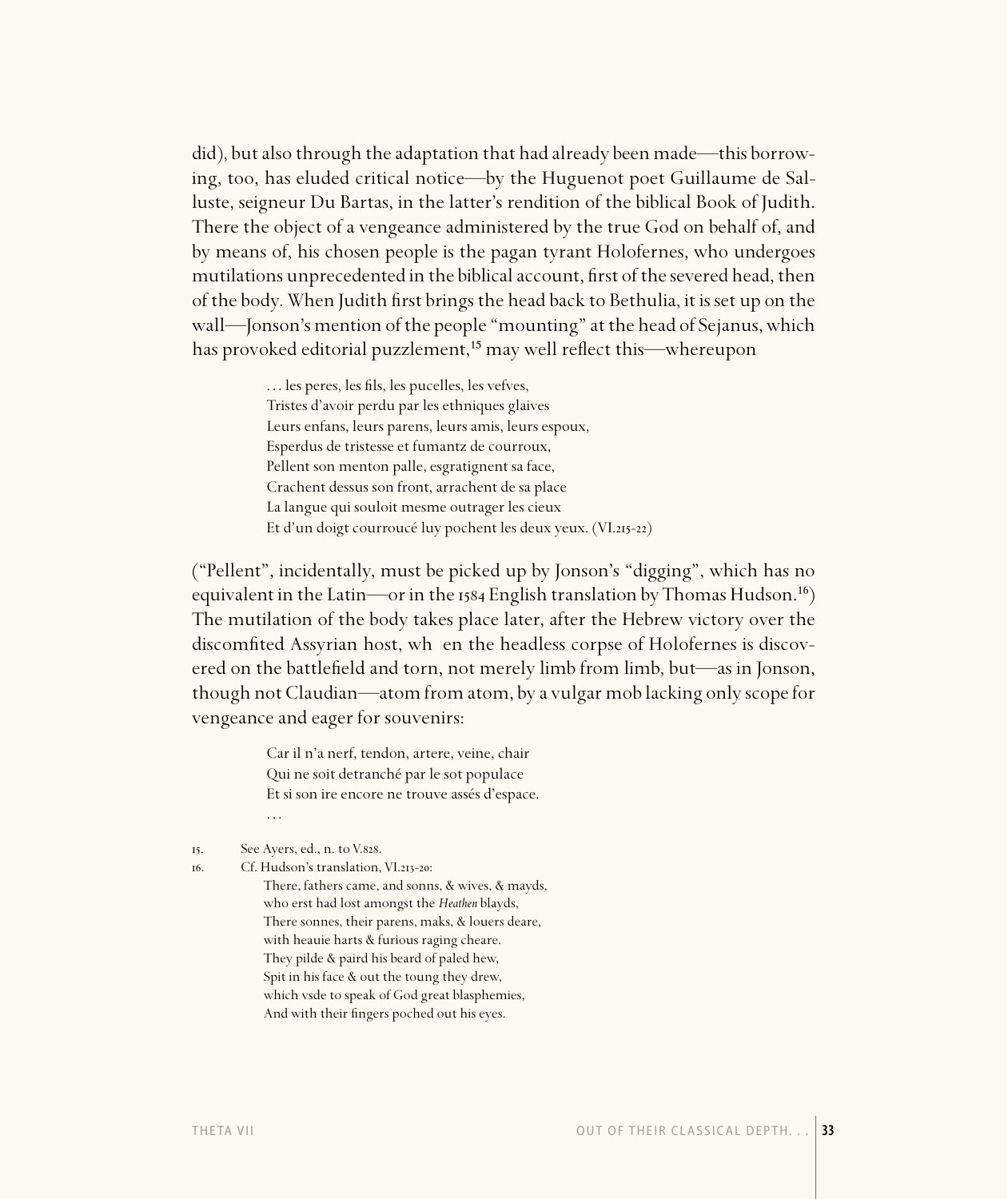Il n'y a dans Jacob si malotru coquin Qui de sa chair ne vueille avoir quelque lopin. (VI.310-12, 317-18)

In all three texts, the sequence concludes with the ironic contrast between the tyrant's vast ambition and the little room, less than a grave, now needed for his remains (Claudian, II.47ff.; Du Bartas, VI.345ff.), although Du Bartas, naturally, points the moral in Judaeo-Christian terms: "O grand Dieu ..." (VI.345). Still, the classical roots of Du Bartas's epyllion of vengeance show through, as when the doomed Holofernes falls drunkenly asleep and intuits the punishments awaiting him in the next world:

> Ja se tourne son lict, ja mille clairs brandons Luisent devant ses yeux, ja dis mille bourdons Bruyent dans son oreille. Il voit des Minotaures, Meduses, Alectons, Chimeres et Centaures. (VI.97-100)

Likewise, Rufinus "diu curis animum stimulantibus aegre/labitur in somnus [whose mind had long been a prey to anxiety, sank into a troubled slumber]" (Claudian, II.326-27) and had intimations of his death presented by the ghosts of his victims. And when Holofernes is dead, we are told that he, "deja, miserable,/A passé du noir Styx, la rive irrepassable" (Du Bartas, VI.251-52).

But if Jonson, the most rigorously and self-consciously neo-classical of English Renaissance playwrights, rewrote Claudian's exuberant verbal vendetta in light of Du Bartas's earnest *exemplum* of divine justice visited upon an atheistic criminal, a blasphemer, and an enemy of the truth, he had a French theatrical precedent even for such rewriting. We return once more to Chantelouve. *La Judit* swells the crowded ranks of controversial texts published just prior to *Coligny*, to which it stands in stark and pointed opposition. It would have been clearly understood, according to the contemporary encoding of political-religious issues and Du Bartas's religious affiliation, that the chosen people delivered by divine intervention represented the Huguenots. More specifically, the symbolism of Holofernes' miraculous demise before the walls of Bethulia was already in place: the allusion was to the 1563 assassination of François, duc de Guise, which rescued the besieged Protestants in Orléans<sup>17</sup>—a murder widely attributed to Coligny. So it is by Chantelouve (ll.  $52-54$ ,  $235-37$ ), as one of the egregious crimes for which

. See Baïche, ed., XXI-CIXC. On this contemporary typological interpretation of events, see *Histoire et dictionnaire des Guerres de religion*, p. 120. Agrippa d'Aubigné, too, invokes it in *Les Tragiques*, V.381-86.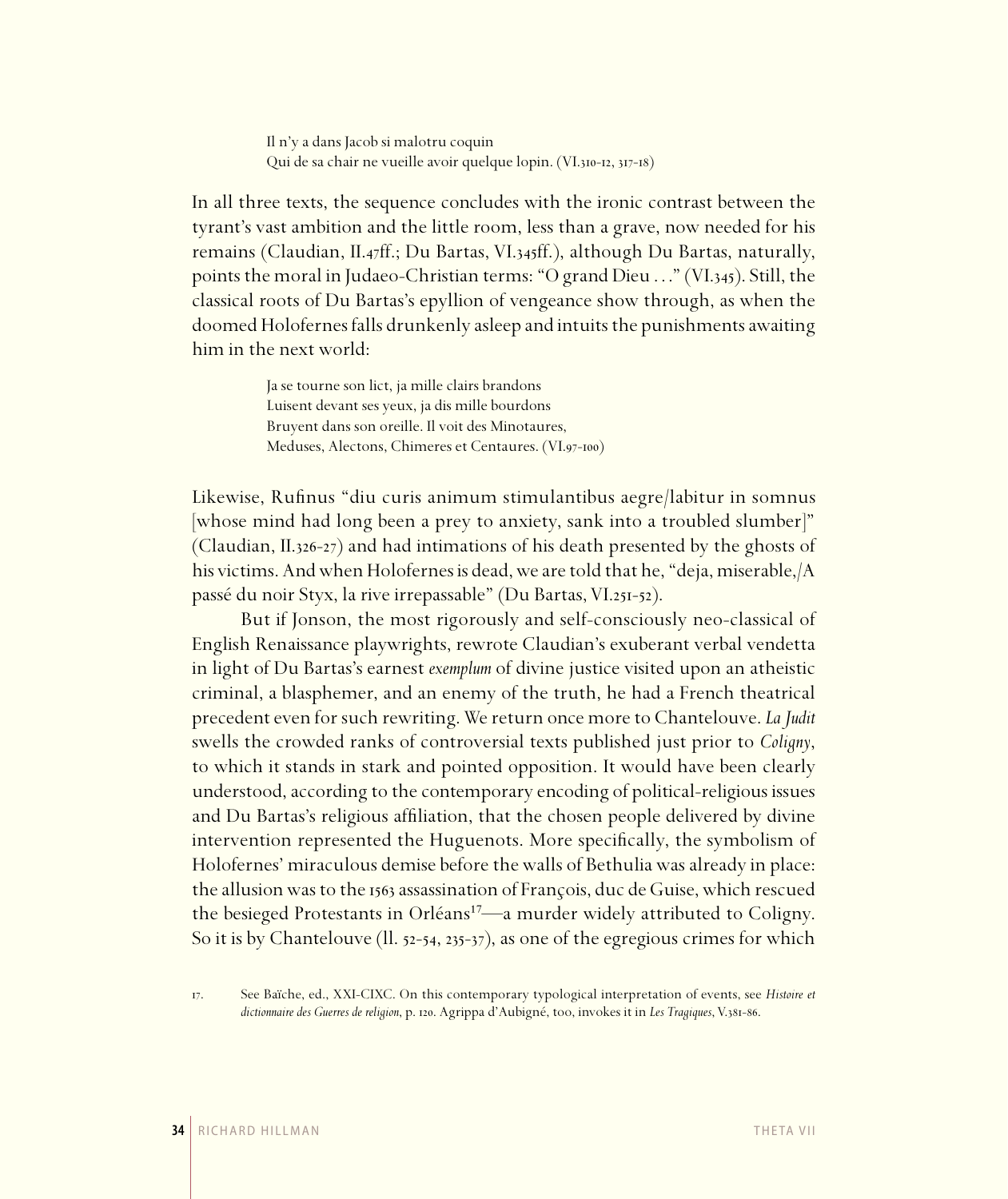Saint Bartholomew was divine retribution. It is, then, across the narrative intertext of *La Judit* that the militant Catholic playwright recuperates the vindictive lesson of Claudian for his blaspheming Huguenot tyrant, who, by the grace of God, is finally beheaded, mutilated, and made to point, upside-down, the same ironic moral about his need for space:

> Il estimoit l'onde Les terres, le monde, Petites pour luy, Et or sa chair vaine Par la boüe traine, Sans los aujourd'huy.  $(II. 1179-84)^{18}$

Yet Chantelouve's Coligny is also something that Du Bartas's villain is not: a fortune-worshipping Machiavel aspiring to royal power. To this extent he intertextually displaces Holofernes as a link between Claudian's Rufinus and Jonson's Sejanus, and also attracts, like Sejanus, the ironic moral along what might be termed its vertical axis:

> Bref, & celuy qui desiroit la France Seigneurier, en son desir felon, Est possesseur, ô divine vangeance, Du plus haut lieu qui soit en Mont-faulcon. (ll. 1185-88)<sup>19</sup> For whom the morning saw so great and high Thus low and little, 'fore the'even, doth lie. (Jonson, V.912-13)

. He thought the huge sea,

 Every territory, For him was too small; Now his vain flesh and blood Is made in the mud —

And in scorn — to sprawl.

In turn, the Huguenot pamphlet *Le Tocsin contre les massacreurs* (1577) seems virtually to be reimagining Coligny's fate through that of Rufinus when it describes the treatment of his body at the hands of the Parisians: "ils portèrent le tout [tête et partie honteuses] sur des bastons par la ville et l'exposait ignomineusement en vente à qui en voulait" (cited Postel, p. 186).

. And so, on that traitor whose spirit showed

To lord it over France such appetite,

Vengeance divine has finally bestowed

Possession of Montfaucon's greatest height.

 Montfaucon, outside Paris, was the site of the public gallows, where Coligny's mutilated body was displayed in grotesque mockery. The irony was recorded approvingly by many Catholic partisans.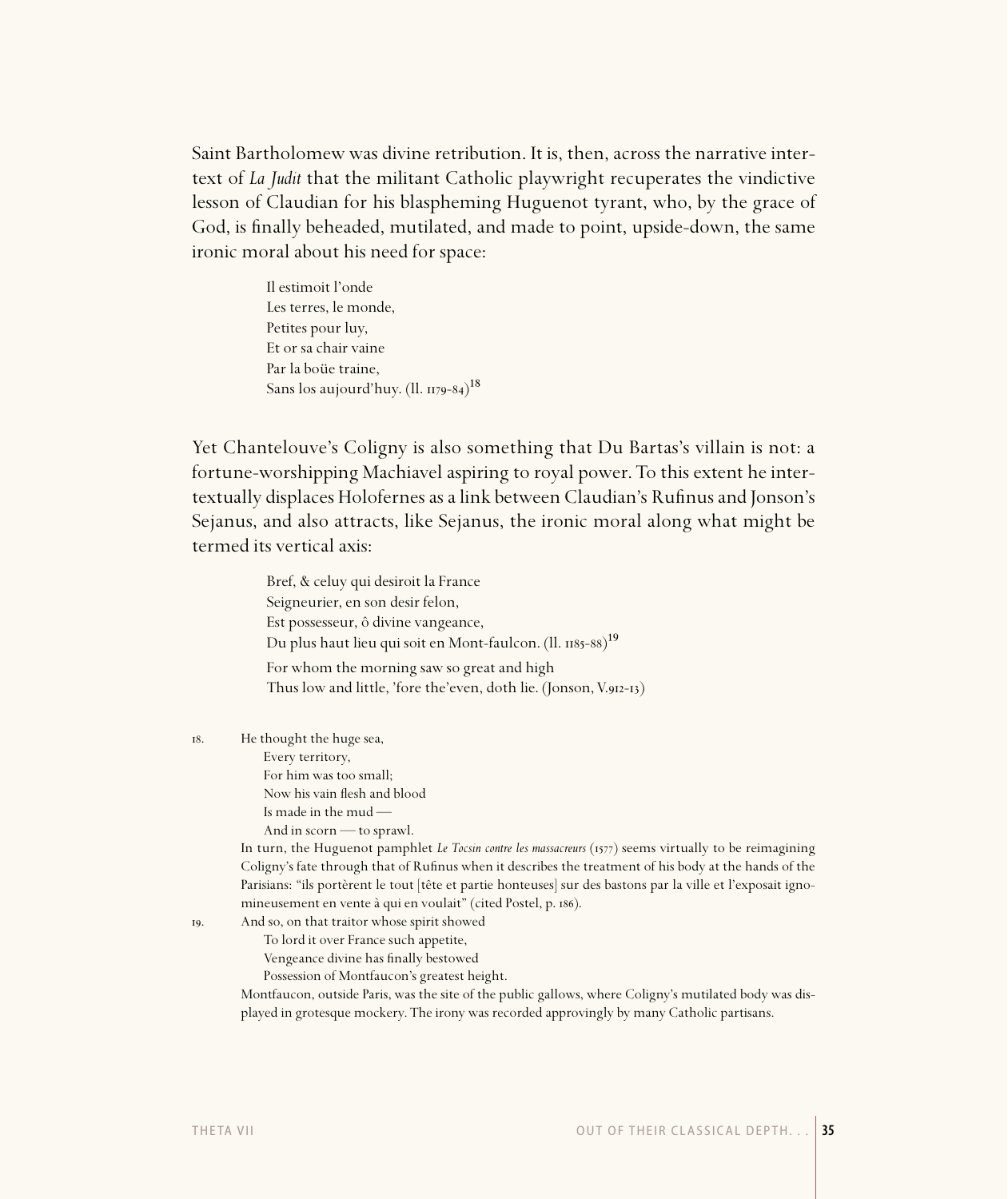In this form, the moral has ample classical precedents, including Senecan ones.<sup>20</sup> But a highly specific link, if it is not palpable, can almost be smelt. Jonson's tragedy turns on the turning-away of Fortune during Sejanus' ceremony to propitiate her. The audience would have witnessed the rites described in the elaborate stage direction (V.183S.D.); these culminate in the offering of incense, the "begging smoke" (V.82) that Sejanus has declared himself, however grudgingly, willing to offer her alone among the gods. The violent reaction of Sejanus picks up this element and tinges his atheism with the comic grotesque:

> Nay, hold thy look Averted, till I woo thee turn again; And thou shalt stand to all posterity Th'eternal game and laughter, with thy neck Writhed to thy tail, like a ridiculous cat. Avoid these fumes, these superstitious lights, And all these coz'ning ceremonies. . .  $(V.195-200)^{21}$

In his final soliloquy, Sejanus dares, like Chantelouve's Admiral, "you, that fools call gods" to "let me be struck/With forkèd fire" (V.390, 397-98).

The Admiral, too, has problems with Fortune:

O souveraine Royne, & princesse du monde, Qui le piéd mal-certain tiens sur la Boule Ronde, Que t'ay je fait affin d'ainsi me renverser...  $(II. 63-65)^{22}$ 

In determining, as Fleury had put it previously for him, to "[pousser] ma fortune jusques au bout", Chantelouve's Coligny effectively anticipates Sejanus' desperate resolution—"Mais courage, ceux là qui n'ont plus d'esperance,/Fichent tout leur espoir sur la desesperance" (ll. 99-100)<sup>23</sup>—and promises the goddess the same offering if she will turn his way again:

> Que si à mes desirs tu respond, o fortune! Mon invincible cœur fera la mort commune, Et n'estant point ingrat d'Encens je couvriray Tes autels, & l'odeur aux astres envoiray...  $(II. 103-6)^{24}$

20. See Ayers, ed., n. to V.912-13.

. The subtle alignment here of the atheist Sejanus with Protestant iconoclasm fits with Jonson's Catholicism.

- . O most sovereign queen and princess of the world, Who keep uncertain footing as the globe is whirled, What have I done to you to be thus overthrown . . .?
- . "But courage: those who have no further hope yet dare / To stake a kind of hope even upon despair".
- . If only, O Fortune, you deign to grant my prayer,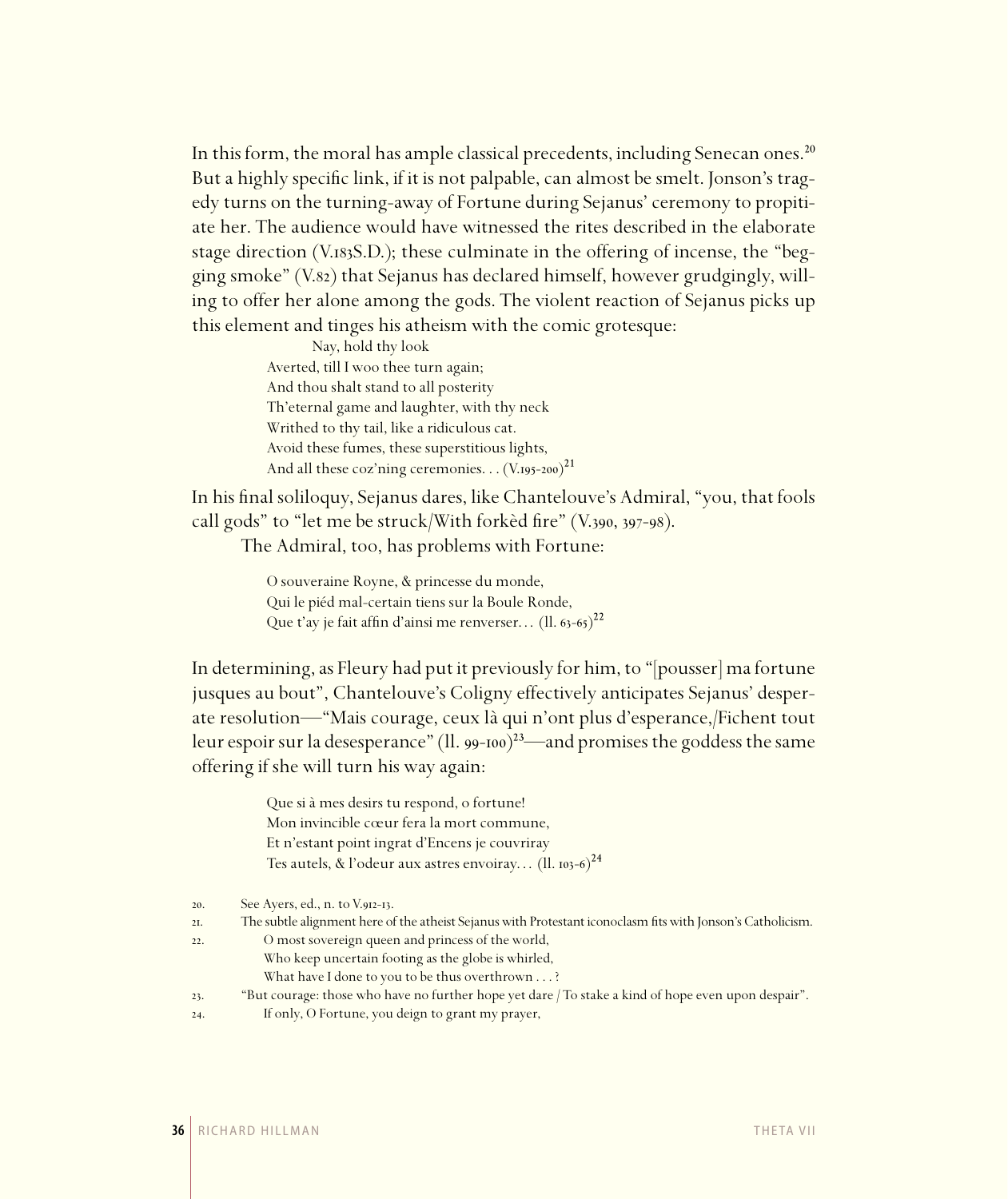There used to be a perfume advertisement that went, "Promise her anything, but give her . . .". The respective sequels offer dramatic, highly theatrical proof that lady Fortune in both Chantelouve and Jonson is quite capable of recognizing their promises as *de la fumée*, which is another way of saying that there is nothing truly heavenly about her.

The point is not that Jonson may have known the tragedy of Coligny, though this is hardly impossible: if Marlowe did so, the odds are that Jonson and others did, too. Of course, we are dealing with commonplaces—and the most common of places, by proverbial definition, is Rome, to which all roads lead, or at least led. In the case of early modern English tragedy, however, the conclusion seems inescapable that one of those roads—which also, of course, led away from Rome—passed through Paris.

> My invincible heart will spread death everywhere, And, since I' m not stingy with incense in the least, From your altars I'll send the stars a fragrant feast.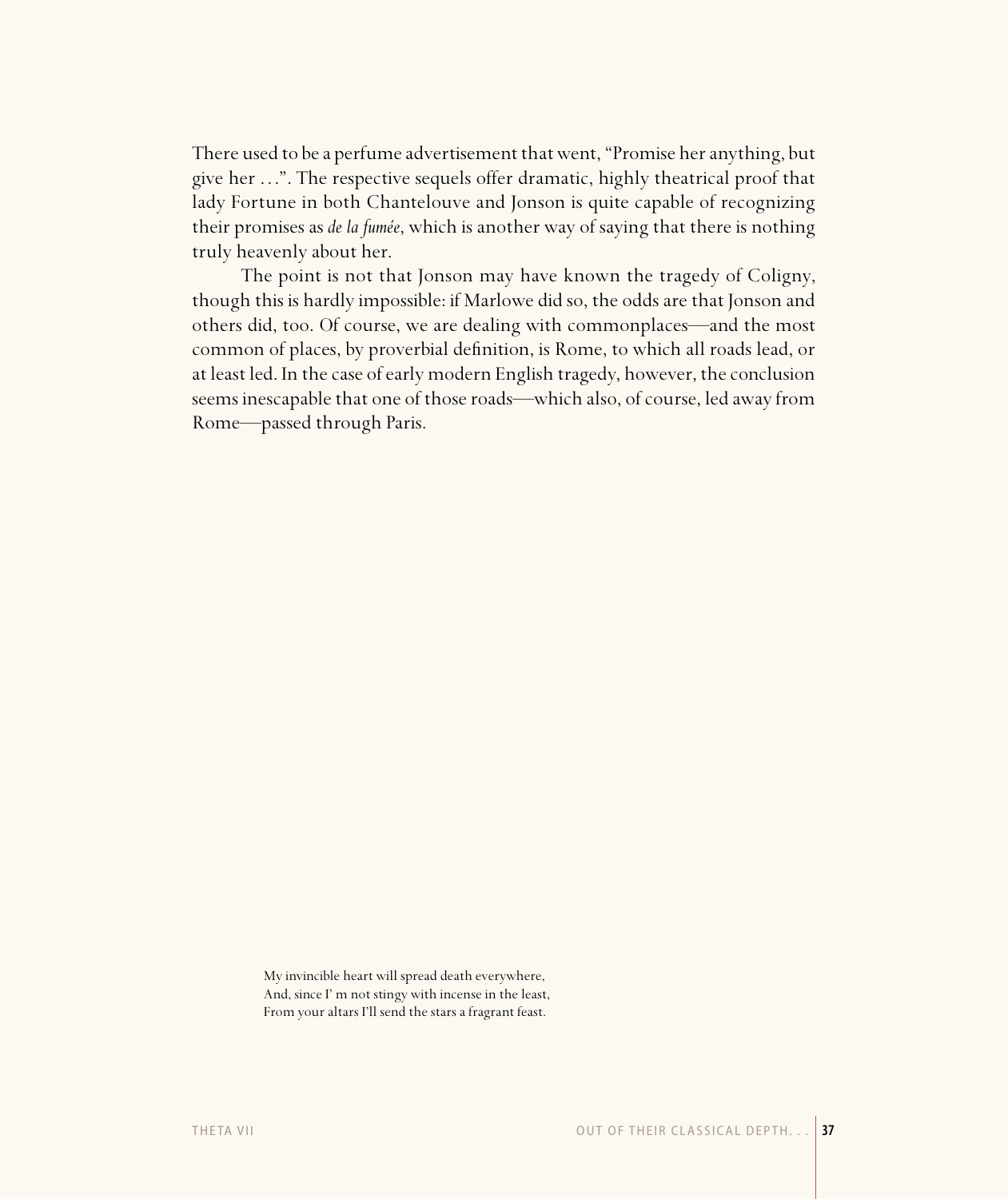# **Bibliography**

# Primary Sources

- Aubigné, Agrippa d'. *Les Tragiques*. Ed. Frank Lestringant. Paris: Gal $limard$ ,  $1995$ .
- Beaumont, Francis. *The Knight of the Burning Pestle*. *Drama of the English English Renaissance, Vol. II: The Stuart Period*. Ed. Russell A. Fraser and Norman Rabkin. Upper Saddle River, NJ: Prentice-Hall, 1976.
- Du Bartas, Guillaume de Salluste, seigneur. *La Judit*. Ed. André Baïche. Publications de la Faculté des Lettres et Science Humaine de Toulouse, ser. A, vol. 12. Toulouse: Association des Publications de la Faculté des Lettres et Sciences Humaines de Tou $l$ ouse,  $197I$ .
- \_\_\_. *Thomas Hudson's Historie of Judith*. Trans. Thomas Hudson. Ed. James Craigie. Edinburgh: William Blackwood and Sons, 1941.
- Chantelouve, François de. *La tragédie de feu Gaspard de Colligny*, Ed. Keith Cameron. Exeter: University of Exeter Press, 1971.
- \_\_\_. *The Tragedy of the Late Gaspard de Coligny*. *The Tragedy of the Late Gaspard de Coligny* [by François de Chantelouve] *and The Guisiade* [by Pierre Matthieu]. Trans. with Introduction and Notes by Richard Hillman. Carleton Renaissance Plays in Translation, 40. Ottawa: Dovehouse Editions, 2005.
- CLAUDIAN Claudius Claudianus. In Rufinum *[Against Rufinus]*. *Claudian*. Ed. and trans. Maurice Platnauer. 2 vols. Loeb Classical Library. Cambridge, MA: Harvard University Press; London: Heinemann, 1976. Vol. I.
- *The Death of Herod* (N. Town). Ed. David Bevington. Boston: Houghton Mifflin, 1975.
- Du Rosier, Pierre. *Déploration de la France sur la calamité des dernieres guerres*  civilles, aduenues en icelle, l'an 1568. Paris: Denis Du Pré, 1968.
- Fleury, Antoine. *Responce à un certain escrit, publié par l'Admiral et ses adher*ans, prentendans couvrir et excuser la rupture qu'ils on faite de l'Edict de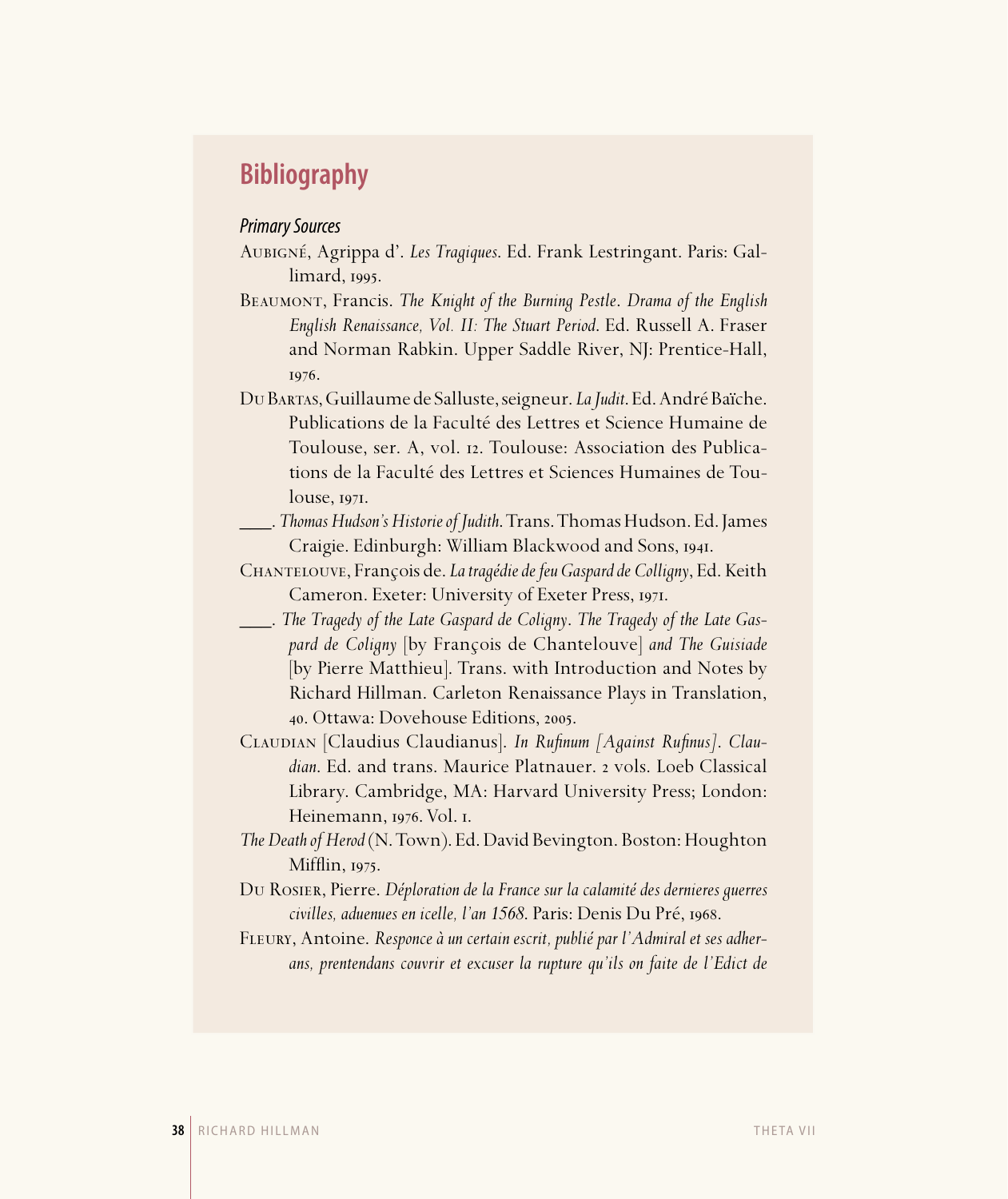*Pacifi cation, et leurs nouveaux remuemens et entreprinses contre l'Estat du Roi, et le bien et repos de ses subjectz. Paris: Claude Fremy, 1568.* 

Garnier, Robert. *Porcie*. *Œuvres complètes de Robert Garnier. Porcie, Cornélie*. Ed. Raymond Lebègue. Les Textes Français. Paris: Les Belles Lettres,  $1973$ .

- Jonson, Ben. *Ben Jonson*. Ed. C. H. Hereford, Percy Simpson and Evelyn Simpson. II vols. Oxford: Clarendon Press, 1925-52.
- \_\_\_. *Sejanus His Fall*. Ed. Philip J. Ayres. The Revels Plays. Manchester: Manchester University Press, 1990.

*The Killing of Abel*. *Medieval Drama*. Ed. David Bevington. Boston: Houghton Mifflin, 1975.

- Kyd, Thomas. *The Spanish Tragedy*. Ed. J. R. Mulryne. New Mermaids. London: A. and C. Black; New York: Norton, 1970.
- *The Last Judgment* (Wakefield). *Medieval Drama*. Ed. David Bevington. Boston: Houghton Mifflin, 1975.

Marlowe, Christopher. *The Jew of Malta*. *The Complete Plays of Christopher Marlowe*. Ed. Irving Ribner. New York: Odyssey Press, 1963.

- \_\_\_. *The Massacre at Paris*. *Dido, Queen of Carthage and The Massacre at Paris*. Ed. H. J. Oliver. The Revels Plays. London: Methuen, 1968.
- \_\_\_. *Tamburlaine: Part One*. *The Complete Plays of Christopher Marlowe*. Ed. Irving Ribner. New York: Odyssey Press, 1963.
- \_\_\_. *The Tragical History of the Life and Death of Doctor Faustus*. Ed. John D. Jump. The Revels Plays. London: Methuen, 1962.

Marston, John. *Antonio's Revenge*. Ed. G. K. Hunter. Regents Renaissance Drama Series. Lincoln: University of Nebraska Press, 1965.

MATTHIEU, Pierre. *La Guisiade*. Ed. Louis Lobbes. Geneva: Droz, 1990.

\_\_\_. *The Guisiade*. *The Tragedy of the Late Gaspard de Coligny* [by François de Chantelouve] *and The Guisiade* [by Pierre Matthieu]. Trans. with Introduction and Notes by Richard Hillman. Carleton Renaissance Plays in Translation, 40. Ottawa: Dovehouse Editions, 2005.

Sackville, Thomas, and Thomas Norton. *Gorboduc, or Forrex and Porrex*. *Drama of the English English Renaissance, Vol. I: The Tudor Period*. Ed.